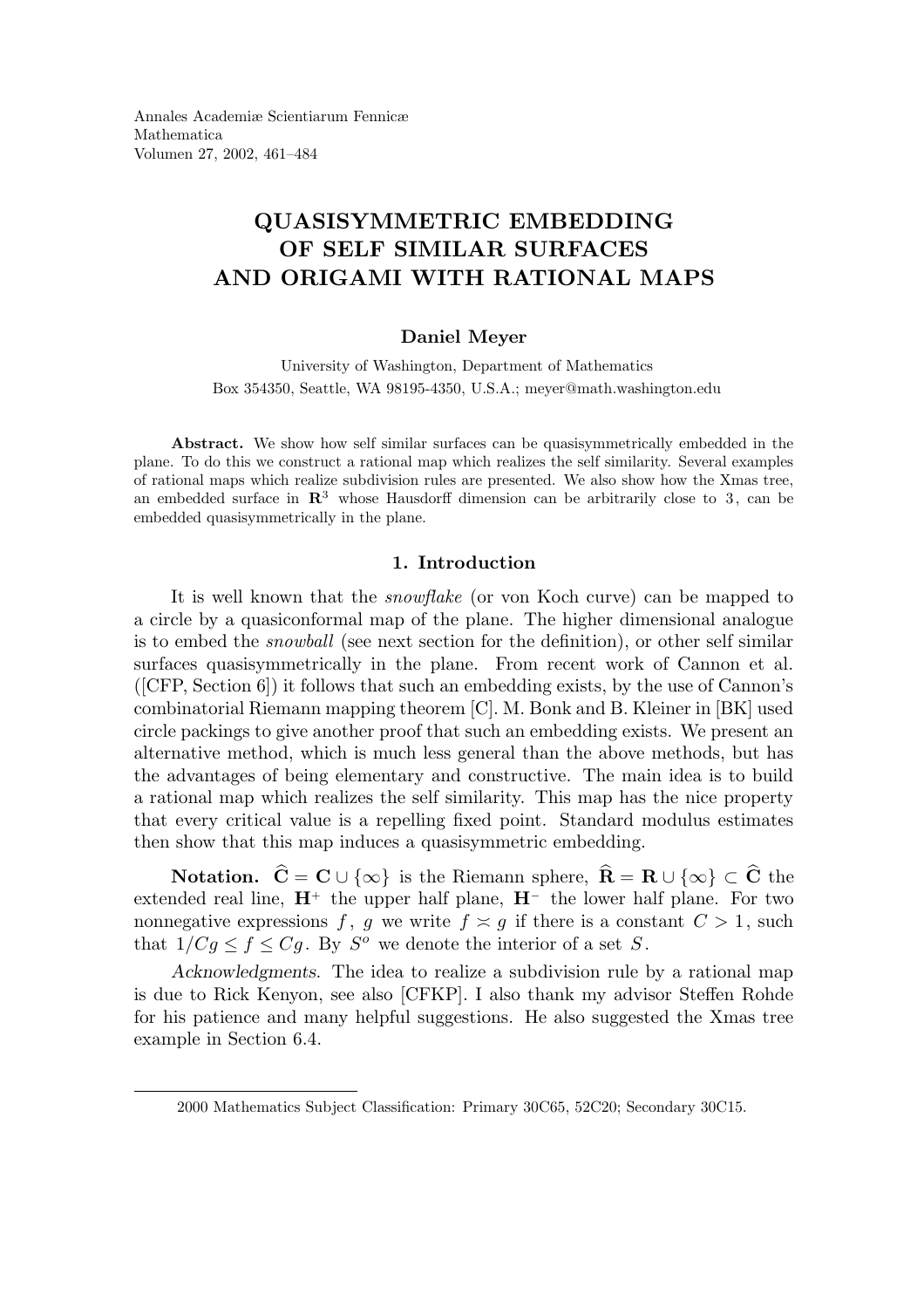#### 462 Daniel Meyer

#### 2. Definitions

**2.1. Quasisymmetry.** The classical paper on quasisymmetry is [TV]. We follow [H], where a detailed treatment can be found. Recall that a map is called an embedding if it is a homeomorphism onto its image. An embedding  $f: X \rightarrow$ Y of metric spaces is called *quasisymmetric* (or  $\eta$ -quasisymmetric) if there is a homeomorphism  $\eta: [0, \infty) \to [0, \infty)$ , such that

(2.1) 
$$
|x - a| \le t|x - b| \Rightarrow |f(x) - f(a)| \le \eta(t)|f(x) - f(b)|
$$

for all  $x, a, b \in X$ ,  $t > 0$ . Quasisymmetry may be viewed as a natural generalization of quasiconformality: a homeomorphism  $\mathbb{R}^n \to \mathbb{R}^n$  is quasisymmetric if and only if it is quasiconformal. However, a Möbius transformation from the unit disc to the upper half plane will not be quasisymmetric. This is easy to see, since a quasisymmetry maps bounded sets to bounded sets.

To check whether a map is quasisymmetric can be quite tedious. Therefore one often considers a weaker condition. An embedding  $f: X \to Y$  of metric spaces is called weakly quasisymmetric (or H -weakly quasisymmetric) if there is a number  $H \geq 0$ , such that

(2.2) 
$$
|x - a| \le |x - b| \Rightarrow |f(x) - f(a)| \le H|f(x) - f(b)|
$$

for all  $x, a, b \in X$ . Quasisymmetric maps are "more nicely" behaved than weakly quasisymmetric ones. Equation  $(2.1)$  implies that f is continuous and either constant or injective. If f is not constant then  $(2.2)$  implies that  $f^{-1}$  is  $\tilde{\eta}$ quasisymmetric where  $\tilde{\eta}(t) = 1/\eta^{-1}(t^{-1})$  on  $f(X)$ . So if f is not constant (2.1) implies that f is a homeomorphism onto its image. Moreover if  $f_1: X \to Y$ is  $\eta_1$ -quasisymmetric and  $f_2: Y \to Z$  is  $\eta_2$ -quasisymmetric  $f_2 \circ f_1$  is  $\eta_2 \circ \eta_1$ quasisymmetric.

On the other hand (2.2) does not imply continuity, and weak quasiconformality is in general not preserved under inverses and compositions. However in many cases quasisymmetry is implied by weak quasisymmetry, which is much easier to check. A metric space is called *doubling* if there is a number  $N$  such that every ball of diameter d can be covered by N sets of diameter at most  $\frac{1}{2}d$ , for all  $d > 0$ .

Theorem 2.1 ([H, Theorem 10.19]). A weakly quasisymmetric embedding of a connected doubling space into a doubling space is quasisymmetric.

2.2. The snowball. The snowball is a topologically 2-dimensional analogue of the snowflake (or von Koch curve). It is constructed in the following way. Divide each face of the unit cube in  $\mathbb{R}^n$  into 9 squares of sidelength  $\frac{1}{3}$ . Place a cube of sidelength  $\frac{1}{3}$  on the middle square of each side, resulting in a body which is bounded by  $6 \cdot 13$  squares of sidelength  $\frac{1}{3}$ . One 'face' consisting of 13 squares is called the generator of the snowball, see Figure 1.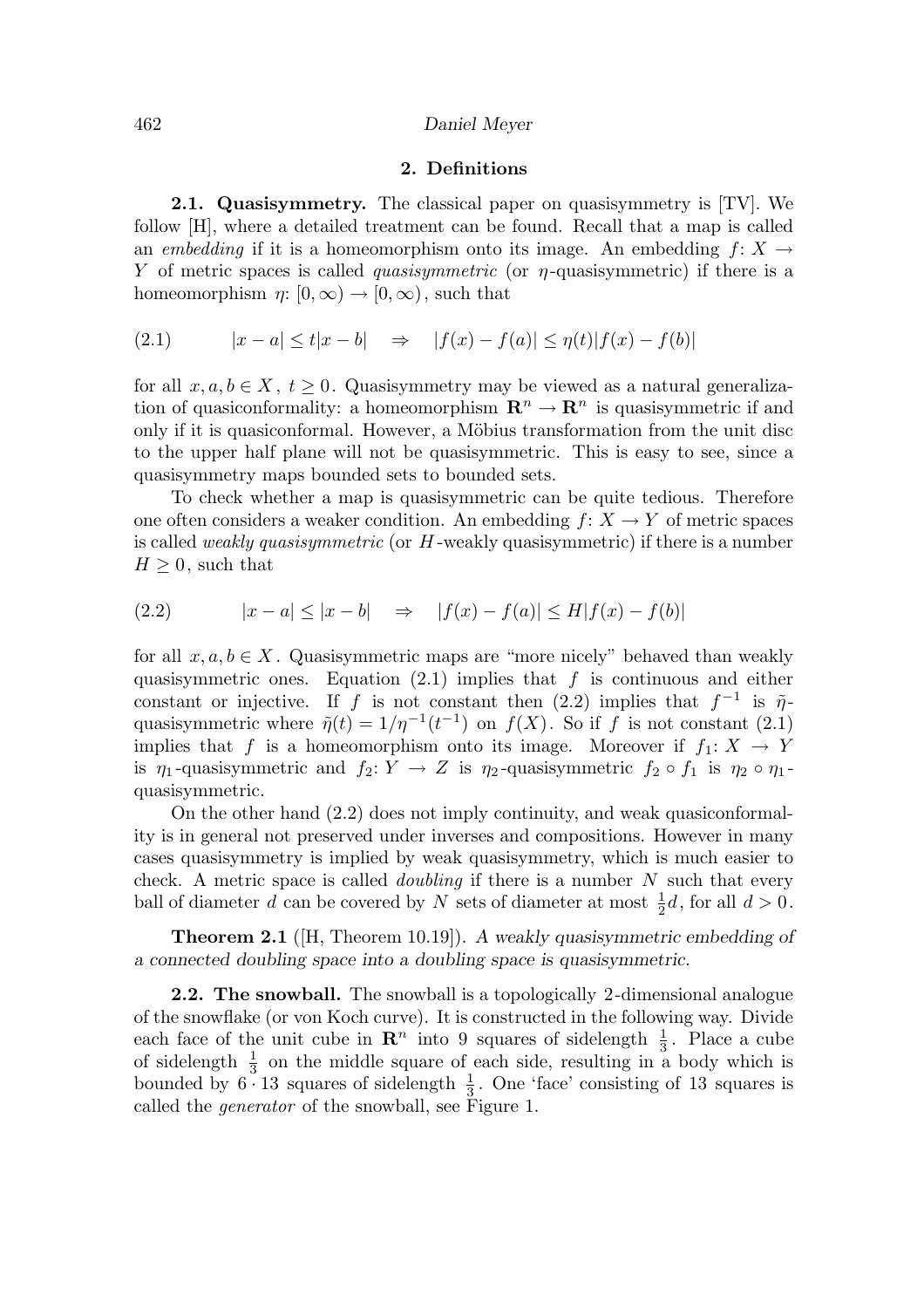

Figure 1. Generator of  $S$ .

Each of the  $6·13$  squares is then again subdivided into 9 squares of sidelength 1  $\frac{1}{9}$ , on the middle square put a cube of sidelength  $\frac{1}{9}$ , and so on. Let K be the limiting body. The snowball is the set of prime ends of  $K^o$ . Let S be the part of the snowball that corresponds to one side of the original cube. In each step the 13<sup>n</sup> squares get replaced by scaled copies of the generator. Let  $S_n$  be the surface after *n* steps,  $S_0$  being the unit square. The boundary ∂K of K has self-intersections, see Figure 2. This is the reason why we take prime ends. In S the two points indicated by the arrows are distinct.



Figure 2. Cut through  $S_2$ .

S is naturally divided into 13 pieces which correspond to the 13 squares that make up  $S_1$ . Each of these is naturally mapped to S by stretching, rotating, and translating. The rational map constructed in the next section will represent this selfsimilarity.

In the same way as above  $S$  consists of  $13^n$  copies of itself, scaled by a factor of  $3^{-n}$ . These are called *cylinders* of order (or length) *n*, or *n*-cylinders. For such a cylinder X the notation  $|X| = n$  is used. For each point  $x \in S$  there is a sequence of cylinders such that

(2.3) 
$$
S = X_0 \supset X_1 \supset X_2 \cdots, \qquad \bigcap_n X_n = \{x\}, \ |X_n| = n.
$$

In general this sequence is not unique.

An alternative definition that avoids prime ends may be given as follows. We have two representations of the generator (and hence of  $\check{S}$ ): in  $\mathbb{R}^3$  as in Figure 1, and in  $\mathbb{R}^2$  as in Figure 3. We use the representation in  $\mathbb{R}^2$  to define the *topology* on S. The representation in  $\mathbb{R}^3$  will be used to define the *metric* on S in the next section.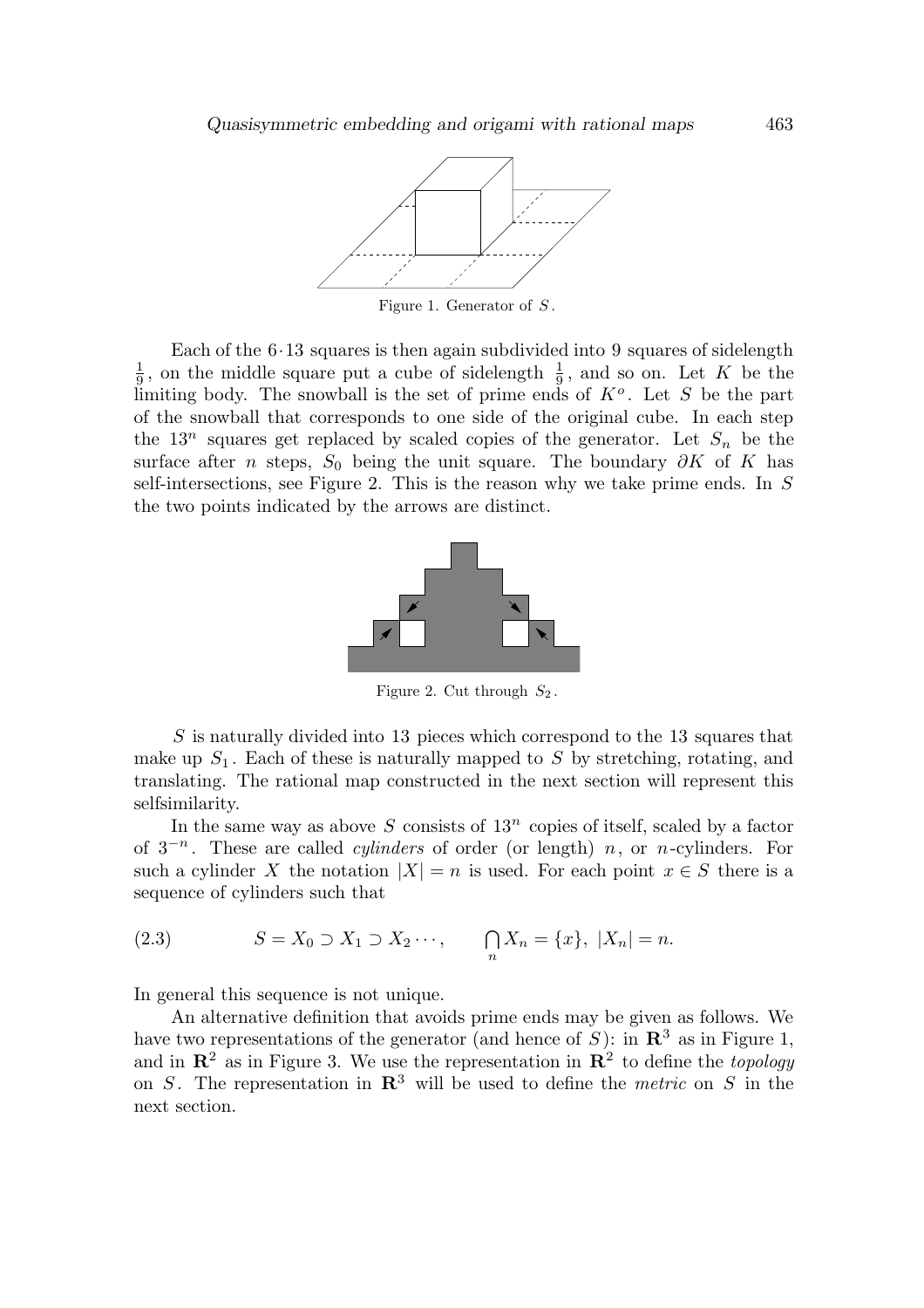#### 464 Daniel Meyer

# **2.3. The internal metric.** We equip  $S$  with the *internal metric*:

(2.4)  $d_{\text{int}}(x, y) := \inf{\{\text{length}(\gamma) : \gamma \text{ is a path in } S \text{ which joins } x \text{ and } y\}}.$ 

Here we do not allow  $\gamma$  to cross over self-intersecting points, meaning that  $\gamma$  can exit a cylinder only through its four sides, length refers to the length of  $\gamma$  as a subset of  $\mathbb{R}^3$ .

At first glance it may not be clear whether  $d_{\text{int}}(x, y) = \infty$  for some points, since  $S$  contains many non-rectifiable curves. We have however:

$$
d_{\rm int}(x, y) \le 4, \qquad \text{for all } x, y \in S.
$$

This is seen as follows: any of the four corners of  $S$  (=cylinder of order 0) can be joined to a corner of any cylinder of order 1 by a path in S of length at most  $\frac{4}{3}$ . The path always follows the edges of cylinders of first order. Figure 3 shows two such paths. Such a path is always in  $S$ .



Figure 3. Connecting a corner to a cylinder.

For a sequence  $X_0 \supset X_1 \supset X_2 \cdots$ ,  $\bigcap_n X_n = \{x\}$ ,  $|X_n| = n$  we can iterate the above procedure, joining a corner of  $X_1$  to one of  $X_2$  by a path whose length is at most  $\frac{1}{3} \cdot \frac{4}{3}$  $\frac{4}{3}$  and so on, resulting in a path that joins a corner of S to x of length at most

$$
\frac{4}{3}\sum_{j\geq 0} \left(\frac{1}{3}\right)^j = 2.
$$

From this the above assertion follows.

**2.4.** The combinatorial pseudometric. For  $x, y \in S$  we define the combinatorial pseudometric by

$$
\tilde{\delta}(x, y) := 3^{-n},
$$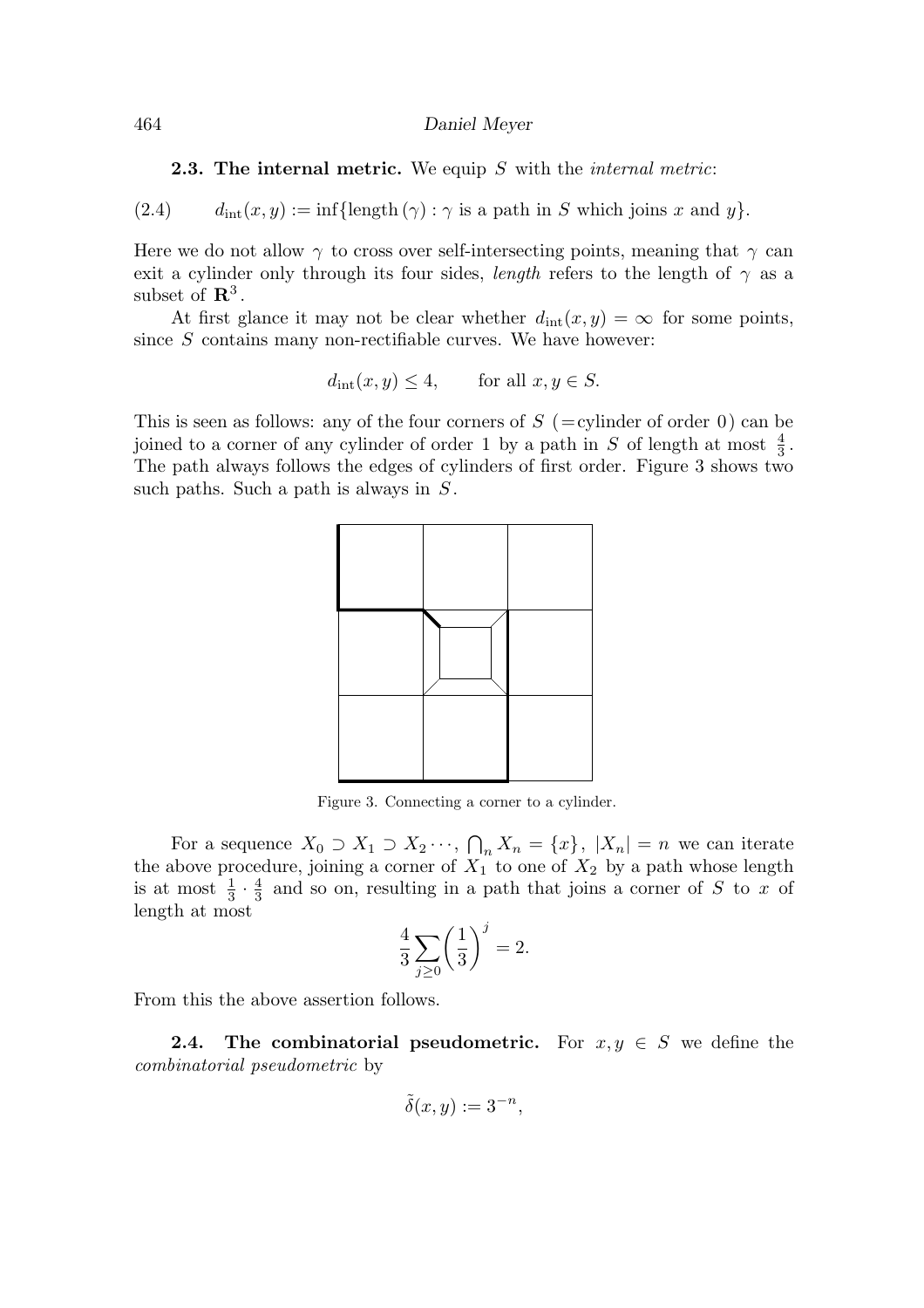where *n* is the smallest number such that there exist cylinders  $X \ni x, Y \ni y$ ,  $|X| = |Y| = n$ , such that

$$
X \cap Y = \emptyset.
$$

A slight variation of  $\tilde{\delta}$  will later be denoted by  $\delta$ . Note that  $\tilde{\delta}$  is not a metric since it does not satisfy the triangle inequality, as one can see in Figure 4. Here we have  $\tilde{\delta}(x, y) = \frac{1}{3} > \tilde{\delta}(x, z) + \tilde{\delta}(z, y) = \frac{1}{9} + \frac{1}{9}$  $\frac{1}{9}$ . For our purposes however it is as good as the internal metric.

Figure 4.

**Lemma 2.2.** We have  $\tilde{\delta}(x, y) \le d_{\text{int}}(x, y) \le 12 \cdot \tilde{\delta}(x, y)$ , for all  $x, y \in S$ .

Proof. Let  $\tilde{\delta}(x, y) = 3^{-n}$ . The first inequality is easily seen. Let  $X_n \ni x$ ,  $Y_n \ni y, |X_n| = |Y_n| = n, X_n \cap Y_n = \emptyset$ . Then each path from x to y must pass through the ring of cylinders of order  $n$  which have nonempty intersection with  $X_n$ . Each such path has length at least  $3^{-n}$ .

For the second inequality let  $X_{n-1} \ni x, Y_{n-1} \ni y$  be cylinders of order  $n-1$ . By definition of  $\tilde{\delta}$  we know that  $X_{n-1}$  and  $Y_{n-1}$  intersect at least in a common corner  $z$ . By the argument in the last section

$$
d_{\rm int}(x, y) \le d_{\rm int}(x, z) + d_{\rm int}(z, y) \le 2 \cdot 3^{-n+1} + 2 \cdot 3^{-n+1} = 12 \tilde{\delta}(x, y).
$$

# 3. Representing the snowball by a rational map

Cut S along the diagonals into 4 pieces. From now on we will only look at one such piece  $T$ . Since this contains a small copy of  $S$  it is enough to embed  $T$ quasisymmetrically. Also each cylinder gets split into 4 pieces along its diagonals. From now on "cylinder" will refer to these small copies of T, and  $\delta$  will denote the combinatorial pseudometric with respect to these cylinders. We have

(3.1) 
$$
\tilde{\delta}(x, y) \le \delta(x, y) \le 3\tilde{\delta}(x, y), \quad \text{for all } x, y \in T
$$

as one easily checks. Again T consists of 13 cylinders of order 1, denoted by  $T_i$ ,  $1 \leq j \leq 13$ . Since the  $T_j$ 's are scaled copies of T, there are maps

$$
\tau_j\colon T_j\to T.
$$

This gives us the standard identification of cylinders with words. More precisely for each cylinder  $X$  of order  $n$  we set

$$
(x_0 \cdots x_{n-1}) := X \text{ where } x_0 = j \text{ if and only if } X \subset T_j
$$
  
(3.2) and  $x_k = j \text{ if and only if } \tau_{x_{k-1}} \circ \tau_{x_{k-2}} \circ \dots \tau_{x_0}(X) \subset T_j$   
for  $1 \le k \le n-1$ .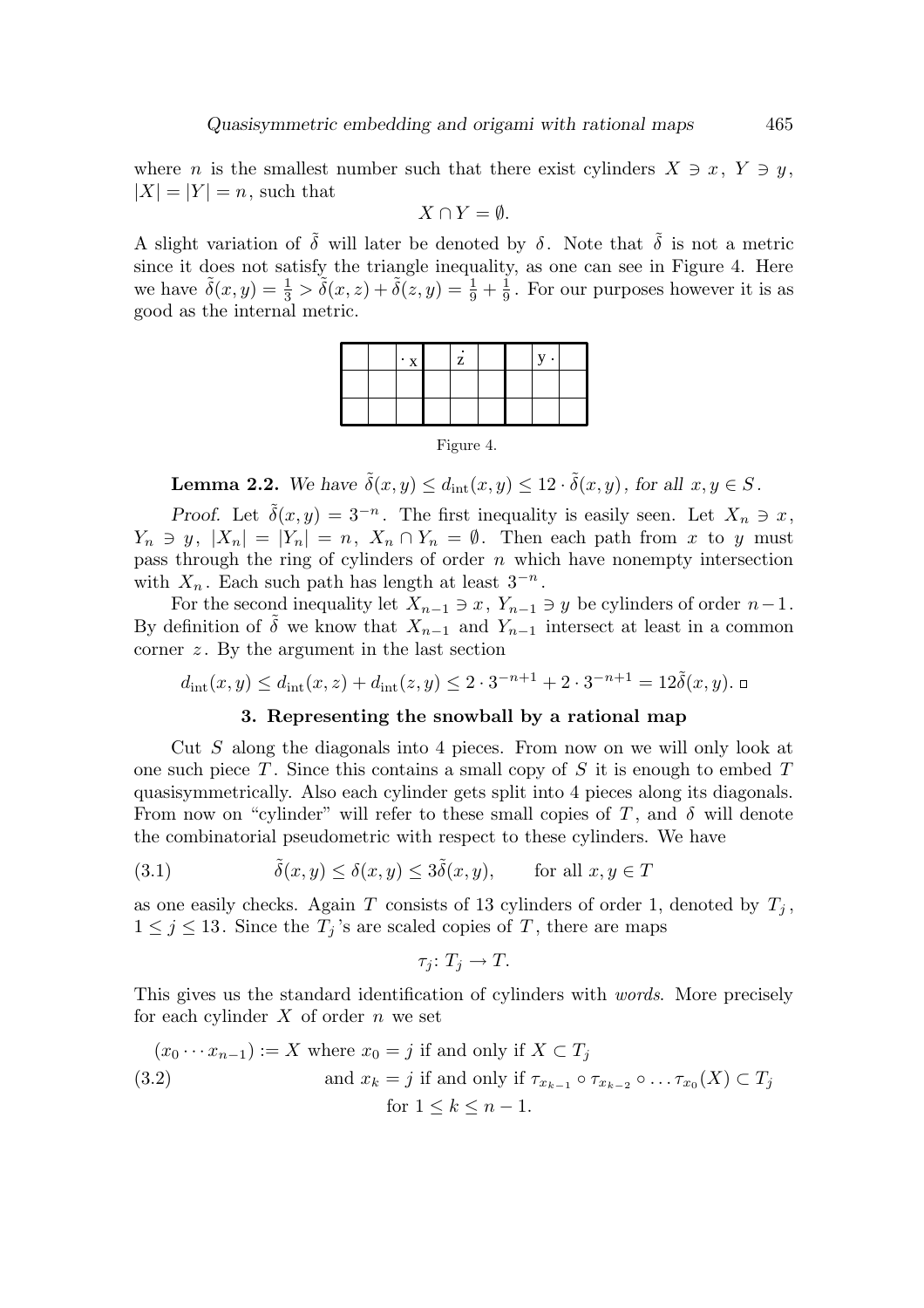

Note that  $(x_0 \cdots x_{n+k}) \subset (y_0 \cdots y_n)$  if and only if  $x_j = y_j$ ,  $0 \le j \le n$ .

The generator  $G$  of  $T$  is just a quarter of the generator of  $S$ . We can unfold G to map it in the plane, see Figure 5, the triangles in Figure 5 correspond to cylinders of order one. The corners of the generator G are labeled  $a_0$ ,  $b_0$ , and  $c_0$ , the corners of the other triangles are labeled  $a_k$ ,  $b_l$ , and  $c_m$  according to Figure 5.

Now G (or more precisely the simply connected domain from Figure 5) gets mapped to the upper half plane  $H^+$  by a Riemann map, which is normalized by mapping the corners  $a_0$ ,  $b_0$ , and  $c_0$  to  $1 = a'_0$ ,  $\infty = b'_0$ , and  $-1 = c'_0$ respectively (it is the inverse of a Schwarz–Christoffel map). The images of each triangle corresponding to  $T_j$  will be denoted by  $H_j$ , the images of the corners  $a_k$ ,  $b_l$ , and  $c_m$  by  $a'_k$ ,  $b'_l$ , and  $c'_m$ . We consider  $H_j$  to be "black" or "white" depending on whether the corresponding triangle in Figure 5 is drawn like that. By symmetry we have  $a'_k = -c'_k$ ,  $b'_1 = -b'_4$ , and  $b'_2, b'_3 \in i\mathbb{R}$ .

Now the map  $R$  is defined in the following way:

- R on white triangles  $H_i$  is a Riemann map to the upper half plane  $\mathbf{H}^+$ , normalized by  $a'_k \mapsto 1, b'_l \mapsto \infty, c'_m \mapsto -1;$
- R on black triangles  $H_j$  is a Riemann map to the lower half plane  $\mathbf{H}^-$  with the same normalization.

Now consider two pieces  $H_i$  and  $H_j$  which share a side.  $H_i$  and  $H_j$  are reflections along this common side, since they are conformal images of real triangles for which this is true. So by reflection principle  $R|_{H_i}$  extends analytically to  $H_i \cup H_j$ . One immediately checks that this agrees on  $H_j$  with the way it was defined before (being a Riemann map with the right normalization).

Using reflection principle again one can extend  $R$  to the whole sphere by  $R(z) = R(\overline{z})$ . Another way to look at this would be to have a second copy of the generator, map it to  $H^-$ , and map each of the image triangles to  $H^+$  and  $H^$ with the right normalizations.

From the construction it follows that  $b'_1, b'_2, b'_3, b'_4$ , and  $-b'_2, -b'_3$  are the poles of R. The critical points are  $a'_1, a'_2, a'_3$ , and  $b'_1, b'_2, b'_3$ . We can read off the order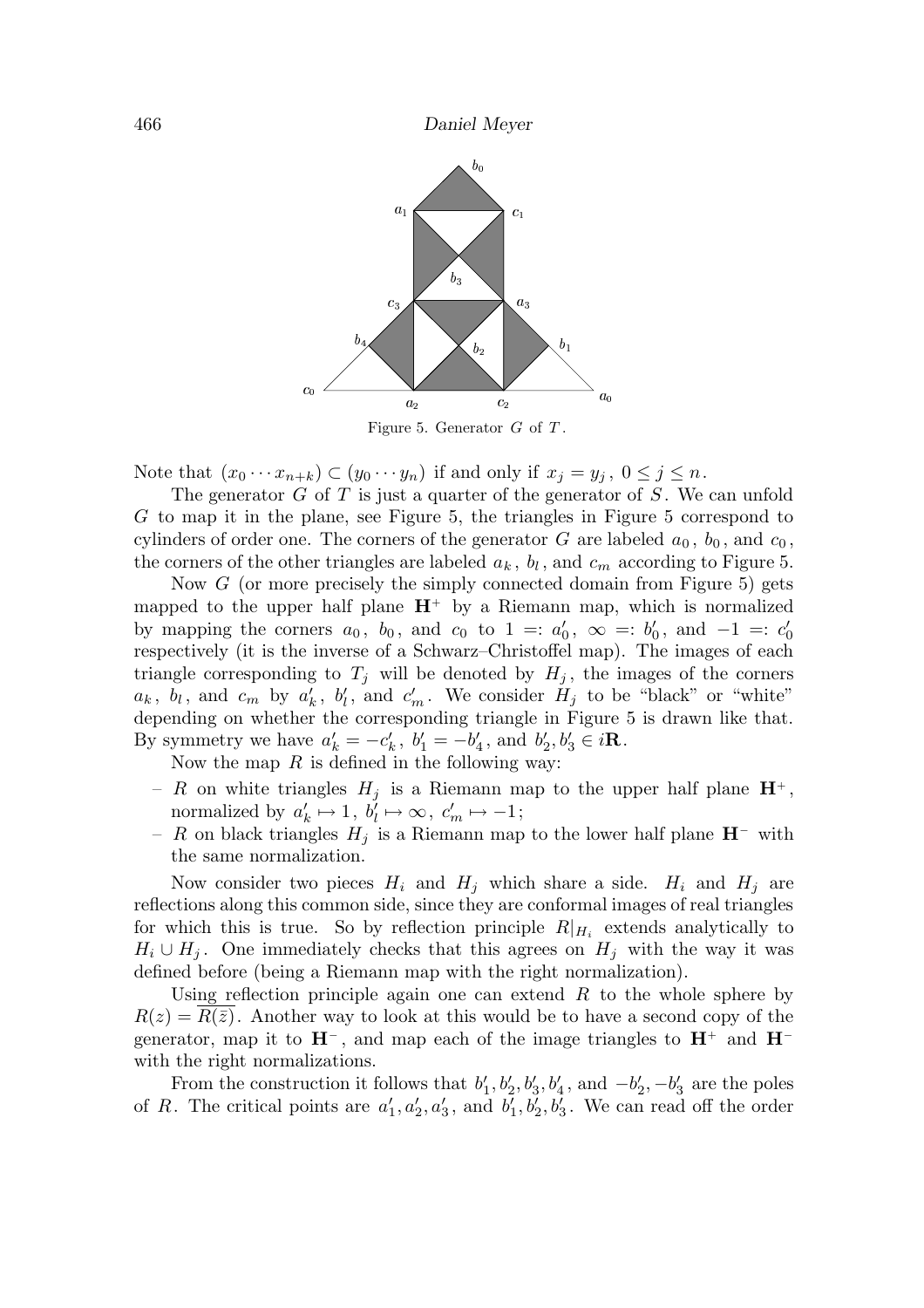of the poles and critical points. So  $R$  can be written in two forms:

(3.3) 
$$
R(z) = \lambda \frac{(z-1)(z-a'_1)^3(z-a'_2)^4(z-a'_3)^5}{(z^2-b'_1)^2(z^2-b'_2)^2(z^2-b'_3)^2} + 1
$$

(3.4) 
$$
= \mu \frac{(z+1)(z-c'_1)^3(z-c'_2)^4(z-c'_3)^5}{(z^2-b'_1)^2(z^2-b'_2)^2(z^2-b'_3)^2} - 1,
$$

where we took  $b'_1 = -b'_4$  into account. By equating (3.3) and (3.4), multiplying by the denominator, and comparing coefficients, one gets a system of equations for the numbers  $a'_j$  and  $b'_j$  (using the relations  $a'_j = -c'_j$ ). A different way to get these equations is to observe that  $R$  is an odd function.

Since the numbers  $a'_j$  and  $b'_j$  are images of the points  $a_j$  and  $b_j$ , we can obtain them from a numerical approximation of the function  $G \to \mathbf{H}^+$ . We used Don Marshall's program zipper

(http://www.math.washington.edu/˜marshall/zipper.html)

for this. By using a standard Newton method for the system of equations we can increase the precision arbitrarily. We use the results from zipper as initial values, since the Newton method fails to converge otherwise.

We find that

$$
a'_1 = -69.2485...,
$$
  
\n
$$
a'_2 = -0.726663...,
$$
  
\n
$$
a'_3 = 3.33137...,
$$
  
\n
$$
b'_1 = 1.07729...,
$$
  
\n
$$
b'_2 = i \cdot 1.04067...,
$$
  
\n
$$
b'_3 = i \cdot 18.7881...,
$$
  
\n
$$
\lambda = -0.00518147...
$$

The critical values of R are  $-1$ , 1, and  $\infty$ . These are repelling fixed points, so  $R$  is postcritically finite.

## 4. Embedding the snowball

**Remark.** All metrical properties such as  $|x - y|$ , dist and diam that occur here refer to the spherical metric,  $|dz|$  denotes the length element on the sphere.

The function  $R$  induces a subdivision of the sphere into cylinders in a natural way, the cylinders of order n being the preimages of  $\overline{H}^+$  and  $\overline{H}^-$  under  $R^n$ . Each cylinder  $X \subset \overline{H}^+$  of order n can again be identified with the word

(4.1) 
$$
(x_0 \cdots x_{n-1}) := X, \ x_k = j \text{ if } R^k(X) \subset H_j
$$

(4.2) or 
$$
R^k(X) \subset -H_j = \{-z : z \in H_j\}.
$$

Again we have  $(x_0 \ldots x_{n+k}) \subset (y_0 \ldots y_n)$  if and only if  $x_j = y_j$ ,  $0 \le j \le n$ . The  $n$ -cylinders in T form a simplicial complex, where faces, edges, and vertices (or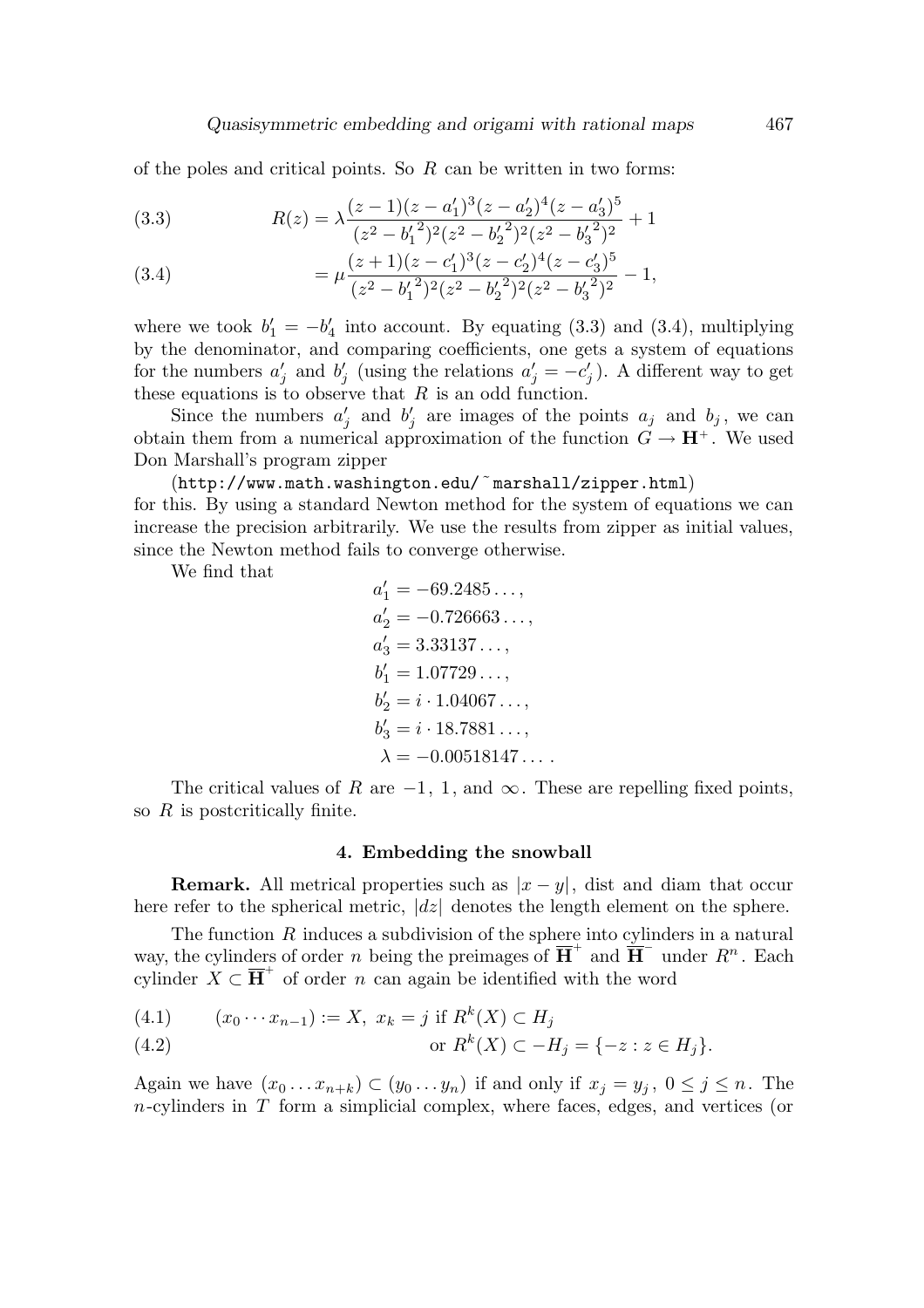$n$ -faces,  $n$ -edges, and  $n$ -vertices) are defined in the obvious way. By the combinatorics of the cylinders of nth order we mean this simplicial complex together with the inclusion relations of *n*-faces, *n*-edges, and *n*-vertices in  $k$ -faces,  $k$ -edges, and k-vertices, for all  $k < n$ . Note that the combinatorics for any n are completely determined by the combinatorics of the cylinders of first order.

Since cylinders of first order in  $\overline{H}^+$  are a homeomorphic image of cylinders of first order in  $T$ , their combinatorics are the same. Hence the combinatorics of any order for cylinders in T and in  $\overline{H}^+$  are the same.

Using  $(4.1)$  and  $(3.2)$  one gets a map

(4.3) cylinders in 
$$
T \to
$$
 cylinders in  $\overline{H}^+$ .

**Lemma 4.1.** The map  $(4.3)$  induces a surjective map

$$
f\colon T\to\overline{\mathbf{H}}^+.
$$

Proof. Since R is postcritically finite it is *subhyperbolic* (see [Mil, p. 194] and [CG, p. 91]), which means there is a metric  $d_{\sigma}(x, y) = \inf \int_{\gamma} \sigma(z) |dz|$ , the infimum is taken over all curves  $\gamma$  which connect x and y with the following properties:

–  $d_{\sigma}$  is expanding with respect to R, meaning there is an  $A > 1$ , such that

(4.4) 
$$
\sigma\big(R(z)\big)|dR(z)| \ge A\sigma(z)|dz|,
$$

for all  $z \in \widehat{C}$ ;

 $- d<sub>σ</sub>$  is Hölder comparable to  $|x-y|$ , more precisely there are constants  $C > 1$ ,  $\alpha \in (0,1)$ , such that

(4.5) 
$$
\frac{1}{C}|x-y| \leq d_{\sigma}(x,y) \leq C|x-y|^{\alpha},
$$

for all  $x, y \in \widehat{\mathbf{C}}$ .

Now for each  $x \in T$  there is a sequence  $(X_n)_{n \in \mathbb{N}}$ ,  $|X_n| = n$  of cylinders in T such that

$$
X_0 \supset X_1 \supset \cdots
$$
, and  $\bigcap X_n = \{x\},$ 

which gives us a mapped sequence  $(X'_n)_{n\in\mathbb{N}}$  with  $|X'_n|=n$ , of cylinders in  $\overline{\mathbf{H}}^+$ with

$$
X'_0\supset X'_1\supset\cdots.
$$

By (4.4) and (4.5) we have diam  $X'_n \to 0$ , for  $n \to \infty$ . Since the  $X'_n$  are also compact we get  $\bigcap X'_n = \{x'\}$ , so we define

$$
f(x) = x'.
$$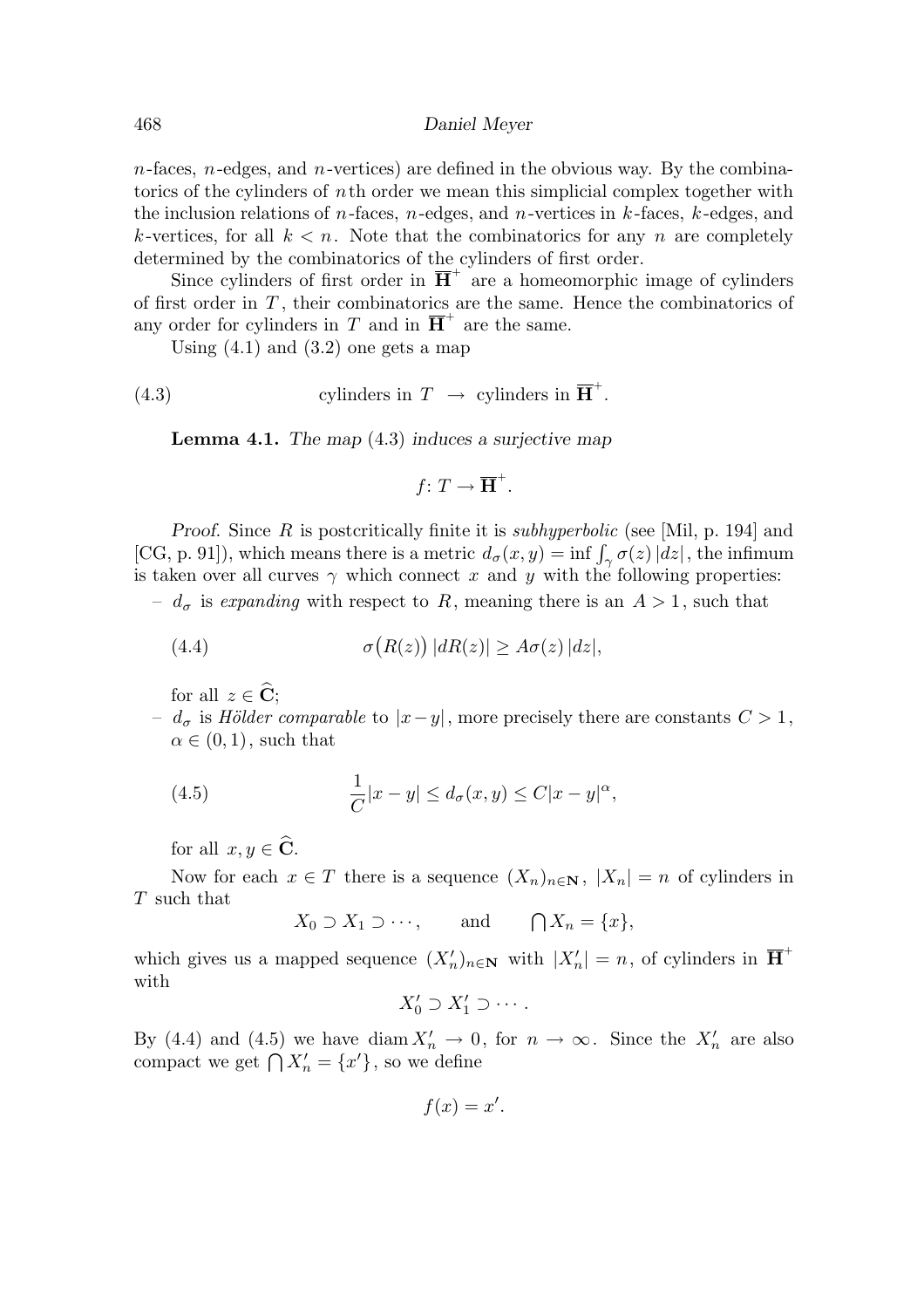We have to show that f is well-defined. Let  $(Y_n)_{n\in\mathbb{N}}$  be a second sequence of cylinders in T, such that  $|Y_n| = n$  and

$$
Y_0 \supset Y_1 \supset \cdots
$$
, and  $\bigcap Y_n = \{x\}.$ 

Let  $n_0$  be the smallest number, such that  $X_{n_0} \neq Y_{n_0}$ . From this it follows that  $X_n \neq Y_n$ , for all  $n \geq n_0$ . Since the interiors of distinct cylinders of the same order are disjoint, we get  $X_n \cap Y_n = \partial X_n \cap \partial Y_n$  and  $\partial X_n \cap \partial Y_n \supset \partial X_{n+1} \cap \partial Y_{n+1}$ , for all  $n \geq n_0$ . So

$$
\partial X_{n_0} \cap \partial Y_{n_0} \supset \partial X_{n_0+1} \cap \partial Y_{n_0+1} \supset \cdots.
$$

Since the combinatorics of the cylinders in  $\overline{H}^+$  are the same, we get

$$
\partial X'_{n_0} \cap \partial Y'_{n_0} \supset \partial X'_{n_0+1} \cap \partial Y'_{n_0+1} \supset \cdots,
$$

where each  $\partial X'_{n_0+j} \cap \partial Y'_{n_0+j} \neq \emptyset$  and compact. Thus  $\bigcap (X'_n \cap Y'_n) \neq \emptyset$ . So  $\bigcap X'_n = \bigcap Y'_n = \{x'\},$  and f is well defined.

On the other hand we can find for each  $x' \in \overline{H}^+$  a sequence of cylinders  $(X'_n)_{n\in\mathbb{N}}$  in  $\overline{\mathbf{H}}^+$  as above. From this we get a sequence of cylinders  $(X_n)_{n\in\mathbb{N}}$  in T, which gives an x such that  $f(x) = x'$ . This shows that f is surjective.

We now come to our main result.

Theorem 4.2. The map

 $f: T \to \overline{\mathbf{H}}^+$ 

is a quasisymmetric embedding.

Before proving the theorem let us record some facts.

Each n-cylinder X in  $\widehat{C}$  gets mapped to  $\overline{H}^+$  or  $\overline{H}^-$  by  $R^n$ . We say that X is of type  $\overline{H}^+$  in the first case, of type  $\overline{H}^-$  in the second.

The preimages of the critical values  $-1$ , 1, and  $\infty$  under  $R^n$  are called corners (or n-corners). We say an n-corner c is of type  $R<sup>n</sup>(c)$  (= -1, 1, or  $\infty$ ).

The preimages of  $(-\infty, -1)$ ,  $(-1, 1)$ , and  $(1, \infty)$  under  $R^n$  are called sides or n-sides. An n-side s is of type  $R^n(s)$  (=  $(-\infty, -1), (-1, 1)$ , or  $(1, \infty)$ ).

R maps n-(cylinders, sides, corners) to  $n-1$ -(cylinders, sides, corners). Since the critical values are repelling fixed points we have

(4.6) 
$$
\deg_{R^n}(z) \leq \max_{w \in \widehat{\mathbf{C}}} \deg_R(w) = 5,
$$

for any  $z \in \widehat{\mathbf{C}}$  and  $n \geq 0$ . At each n-corner c,  $2 \deg_{B_n}(c)$  n-cylinders and n-sides intersect.

Two cylinders of the same order are called *neighbors* if they share a side. Neighbors always get mapped to different half planes (i.e. are of different type).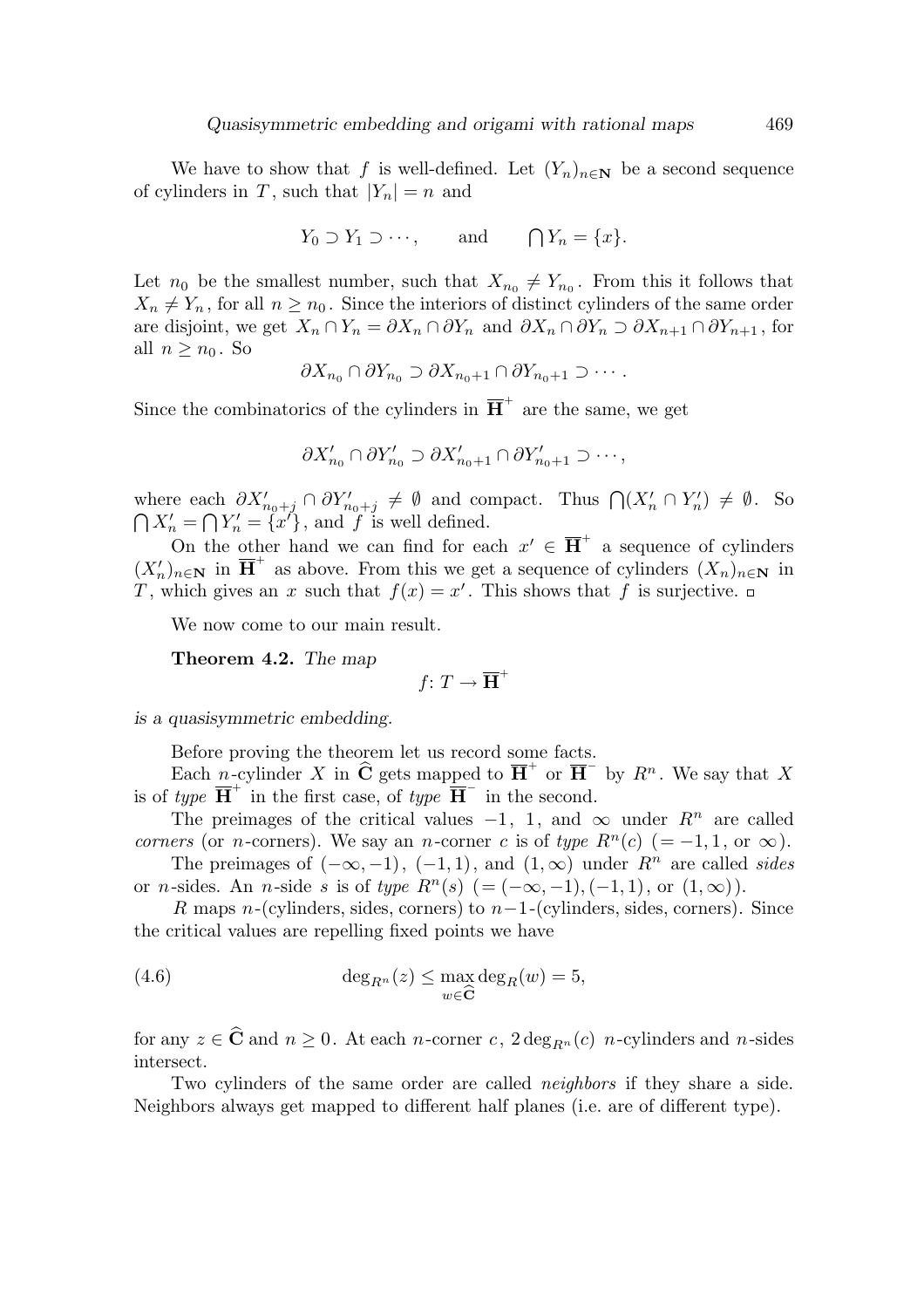#### 470 Daniel Meyer

For two neighbors  $X, Y$  of order n with shared side s the map

(4.7) 
$$
R^n: X^o \cup Y^o \cup s \to \mathbf{H}^+ \cup \mathbf{H}^- \cup R^n(s)
$$

is conformal. So neighbors are conformal reflections of each other along shared sides. For each n, the cylinders of order n form a tiling of the sphere. One can construct the tiling from one cylinder, since the other cylinders of given order can be constructed by repeated reflection.

A union of cylinders  $\mathbf{X} = \bigcup_{j \in J} X_j$  of order n may be viewed as a twodimensional simplicial complex  $\Sigma(\mathbf{X})$ , where *n*-cylinders, *n*-sides, and *n*-corners are the faces, edges, and vertices. The *combinatorial type* of **X** is  $\Sigma(X)$  together with the type of each *n*-cylinder, *n*-side, and *n*-corner in **X**. Note that here we do not require any information about cylinders of order  $k \neq n$  that may be contained in X. Two unions of cylinders

(4.8) 
$$
\mathbf{X} = \bigcup_{j \in J} X_j, \ |X_j| = n \text{ and}
$$

$$
\mathbf{Y} = \bigcup_{i \in I} Y_i, \ |Y_i| = m
$$

are called combinatorially equivalent if they are of the same combinatorial type. More precisely if there is a (simplicial complex) isomorphism

(4.9) 
$$
\Phi\colon \Sigma(\mathbf{X}) \to \Sigma(\mathbf{Y}),
$$

such that for each n-cylinder X, n-side s, and n-corner c in  $X$  the types of X and  $\Phi(X)$ , s and  $\Phi(s)$ , c and  $\Phi(c)$  are all the same. Combinatorial equivalence implies conformal equivalence.

**Lemma 4.3.** Let  $X$  and  $Y$  as in (4.8) be combinatorially equivalent. Then there is a conformal map

$$
g\colon \mathbf{X}^o \to \mathbf{Y}^o.
$$

Furthermore  $n + k$ -(cylinders, sides, corners) in  $X^{\circ}$  are mapped to  $m + k$ -(cylinders, sides, corners) in  $\mathbf{Y}^o$  by g (for any  $k > 0$ ).

Proof. Let  $\Phi$  be as in (4.9). Pick an n-cylinder  $X_1 \subset \mathbf{X}$ . Let  $X_2 \subset \mathbf{X}$  be a neighbor of  $X_1$  with common side  $s_1$ . Let  $Y_1 := \Phi(X_1)$ ,  $Y_2 := \Phi(X_2)$ , and  $t_1 := \Phi(s_1)$ . By equation (4.7) the functions

$$
R^n: X_1^o \cup X_2^o \cup s_1 \to \mathbf{H}^+ \cup \mathbf{H}^- \cup \text{ type of } s_1,
$$
  

$$
R^m: Y_1^o \cup Y_2^o \cup t_1 \to \mathbf{H}^+ \cup \mathbf{H}^- \cup \text{ type of } t_1
$$

are conformal. The first function maps  $n + k$ -(cylinders, sides, corners) to k-(cylinders, sides, corners), the second function maps  $m + k$ -(cylinders, sides, corners) to  $k$ -(cylinders, sides, corners). Since  $s_1$  and  $t_1$  are of the same type this gives us a function

$$
g\colon X_1^o\cup X_2^o\cup s_1\to Y_1^o\cup Y_2^o\cup t_1
$$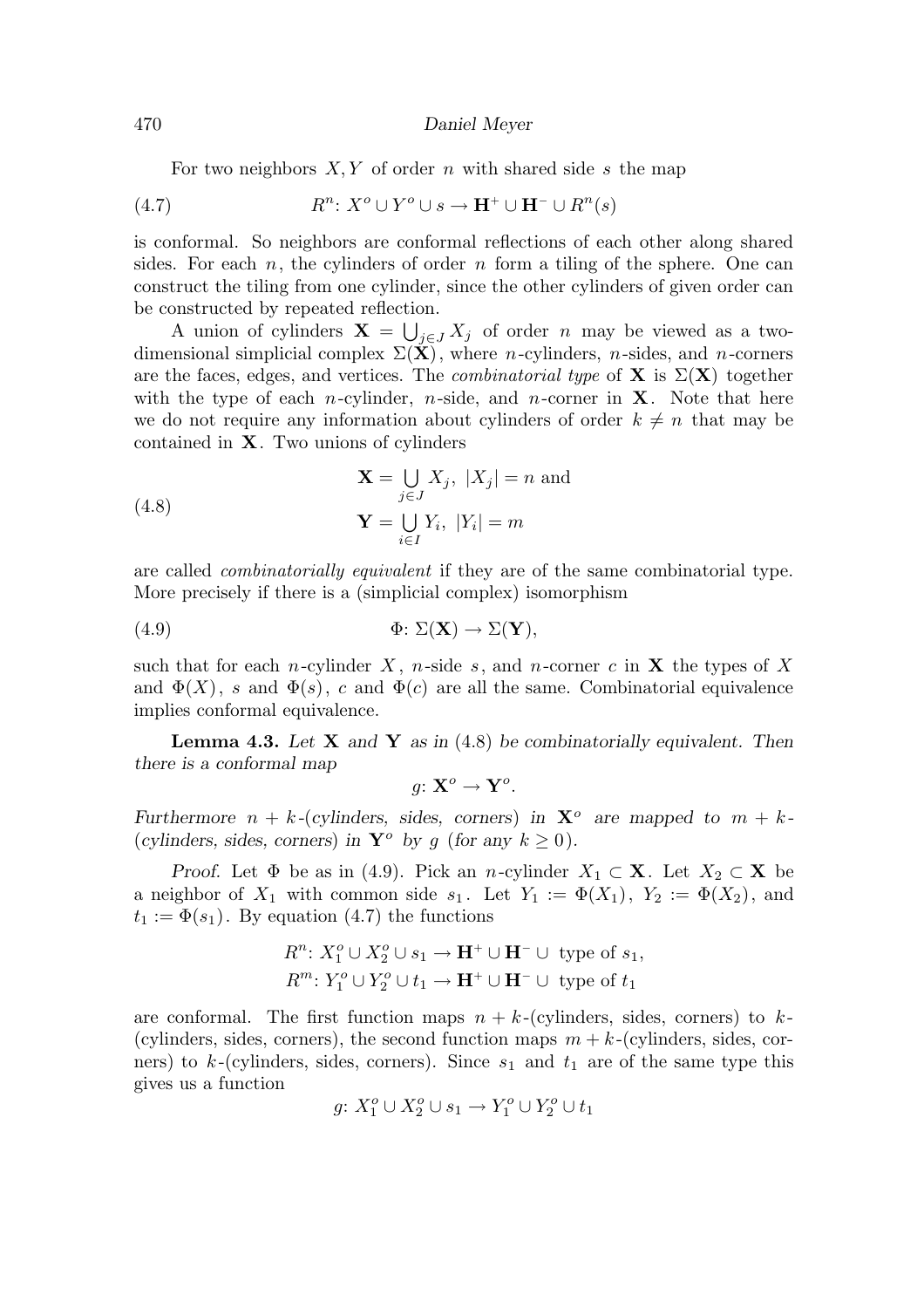which is conformal and maps (cylinders, sides, and corners) in the desired fashion. We can now proceed to further neighbors to extend  $g$  to the whole component of **X** which contains  $X_1^o$  (corners lying inside are of course removable singularities). On the other components q is constructed in the same way.  $\Box$ 

The proof of Theorem 4.2 follows essentially from the next two lemmas.

**Lemma 4.4.** There is a constant  $C > 0$ , such that for all n-cylinders X and Y for which  $X \cap Y = \emptyset$ , we have

$$
C\operatorname{dist}(X,Y) \ge \operatorname{diam} X.
$$

Proof. Let X and Y be as above. Let

(4.10) 
$$
\mathbf{X} := \bigcup_{|X'|=|X|, X' \cap X \neq \emptyset} X'.
$$

Each cylinder  $X'$  in the above union shares at least a corner c with X. Since at c,  $2 \deg_{R|X|}(c)$  cylinders intersect, there are by (4.6) only finitely many cylinders in the union (4.10). For each cylinder  $X'$ , there are only finitely many possibilities for the types of its sides and corners. So there are only finitely many different combinatorial types of unions **X** as above. For the modulus of the annulus  $A :=$  $\mathbf{X}^o \setminus X$  we therefore have

$$
(4.11) \t\t M(A) \ge \text{const} > 0,
$$

since the modulus for each combinatorial type is the same by Lemma 4.3.

Remark. It might happen that A is not an annulus (that  $\widehat{C} \setminus A$  has more than two components). Still A contains an annulus  $A'$  that separates X from Y with a modulus bounded below.

Let comp(Y) be the component of  $\hat{\mathbf{C}} \setminus A$  that contains Y. It is well known that the modulus behaves as

$$
M(A) \sim \frac{\text{dist}(X, \text{comp}(Y))}{\min{\{\text{diam}(X),\text{diam}(\text{comp}(Y))\}}}
$$

(meaning that both sides simultaneously go to 0 and  $\infty$ ). If the order *n* is sufficiently large we have  $\text{diam}(X) \leq \text{diam}(\text{comp}(Y)).$ 

This finishes the proof, since A separates X and Y.  $\Box$ 

**Lemma 4.5.** Let X, Y be n-cylinders such that  $X \cap Y \neq \emptyset$ . Then

 $diam X \approx diam Y$ .

Proof. Let  $X$  and  $Y$  be as above. Then  $X$  and  $Y$  must intersect at least in a corner. By  $(4.6)$  it is enough to assume that X and Y are neighbors. Consider

$$
\mathbf{Z} := \bigcup_{Z \cap (X \cup Y) \neq \emptyset, |Z| = n} Z.
$$

There are only finitely many different combinatorial types of such Z. The set  $X \cup Y$  is compactly contained in  $\mathbf{Z}^o$ . The statement now follows from Koebe distortion theorem and Lemma 4.3.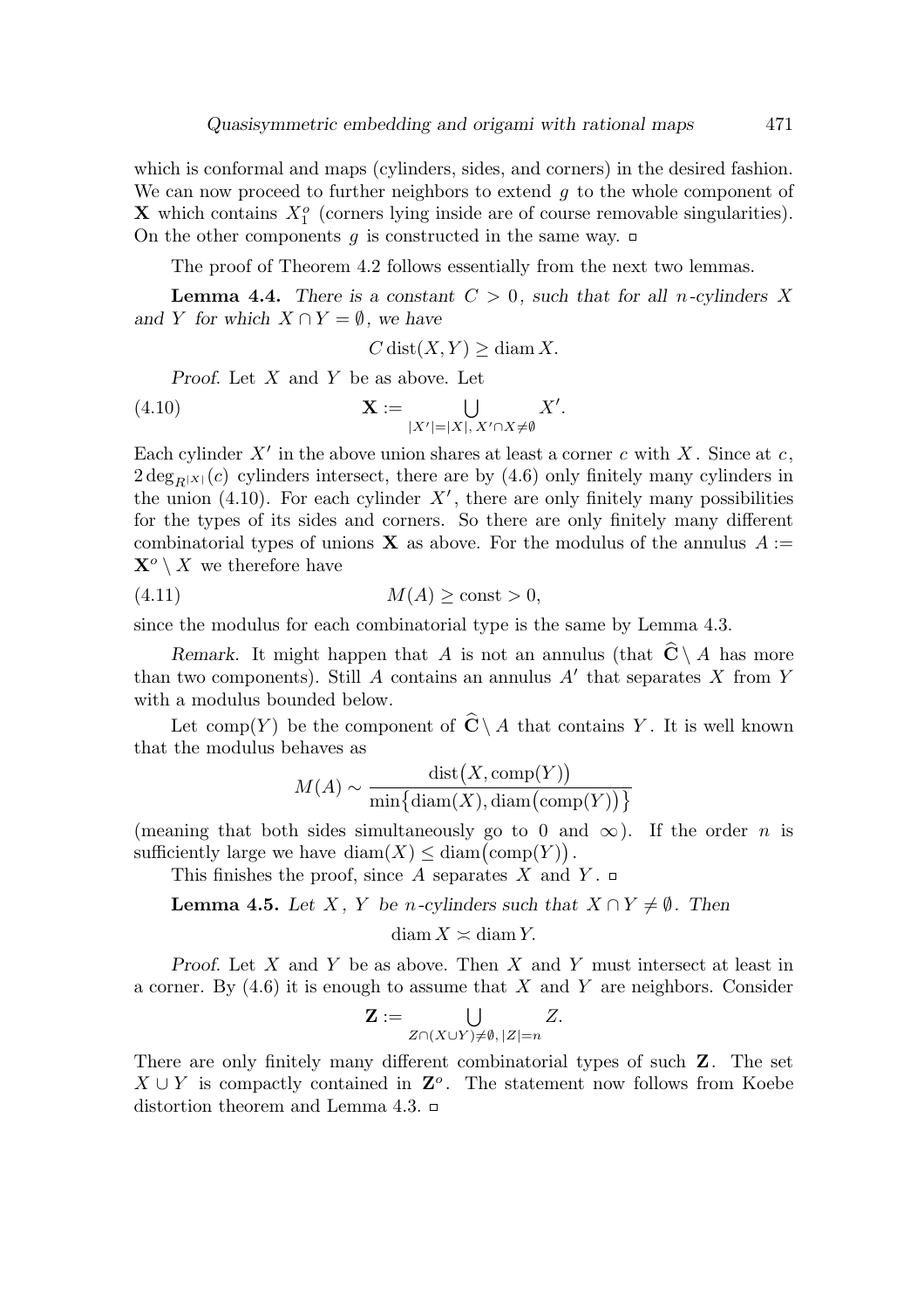# 472 Daniel Meyer

Proof of Theorem 4.2. One can easily check that  $T$  is doubling. To do this first check that T is doubling in the combinatorial pseudometric  $\delta$ . Any cylinder of  $\delta$ -diameter  $3^{-n}$  can be covered by 13 cylinders of  $\delta$ -diameter  $3^{-n-1}$ . Any ball of  $\delta$ -diameter  $3^{-n}$  is a union of at most 10 cylinders of  $\delta$ -diameter  $3^{-n}$ . It follows from Lemma 2.2 and  $(3.1)$  that T is doubling.



Figure 6. Embedding of cylinders of second order.

Since  $T$  is also connected it is enough to show that  $f$  is weakly quasisymmetric, by Theorem 2.1. To avoid switching back and forth between points in  $T$ and  $\overline{H}^+$  we regard  $\delta$  as a function on  $\widehat{C} \times \widehat{C}$ :

$$
\delta(x, y) := 3^{-n},
$$

where *n* is the smallest number such that there are disjoint *n*-cylinders  $X \ni x$ ,  $Y \ni y$  in  $\widehat{\mathbf{C}}$ . We need to show that there is a  $C > 0$  such that

$$
\delta(x, y) \le \delta(x, z) \Rightarrow |x - y| \le C|x - z|,
$$

for all  $x, y \in \hat{C}$ . All cylinders and points are now considered to be living in  $\hat{C}$ .

Suppose  $\delta(x,y) \leq \delta(x,z)$ ,  $\delta(x,y) = 3^{-n}$ , so for  $X_{n-1} \ni x$ ,  $Y_{n-1} \ni y$ ,  $|X_{n-1}| = |Y_{n-1}| = n-1$ , we have  $X_{n-1} \cap Y_{n-1} \neq \emptyset$ . By Lemma 4.5

$$
|x - y| \le \operatorname{diam} X_{n-1} + \operatorname{diam} Y_{n-1} \le C \operatorname{diam} X_{n-1} \le C' \operatorname{diam} X_n,
$$

for any  $X_n \ni x$ ,  $|X_n| = n$ , since  $X_{n-1}$  contains only finitely many cylinders of order n which have comparable diameter by Lemma 4.5.

Since  $\delta(x, z) \geq 3^{-n}$ , there are disjoint *n*-cylinders  $X_n \ni x, Z_n \ni z$ . So by Lemma 4.4

$$
|x - y| \le C' \operatorname{diam} X_n \le C'' \operatorname{dist}(X_n, Z_n) \le C'' |x - z|,
$$

which proves the theorem.  $\Box$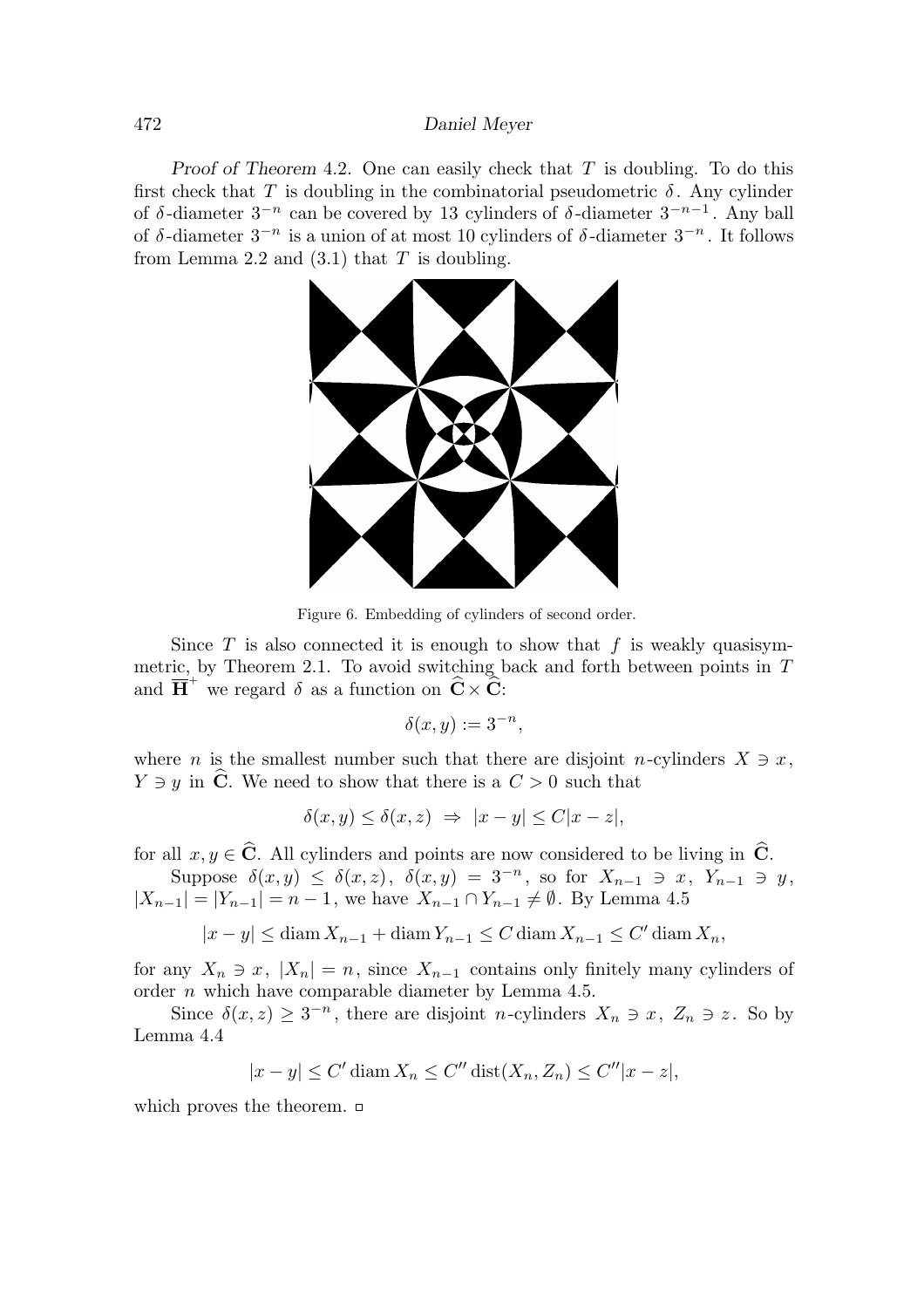Figures 6 and 7 show the embedding. They show the part of  $H^+$  that corresponds to the square  $(a_2, c_2, a_3, c_3)$  in Figure 5.



Figure 7. Embedding of cylinders of third order.

# 5. General form of the theorem

Let  $R$  be a rational map satisfying the following conditions:

$$
- R(z) = \overline{R(\bar{z})};
$$

– for the postcritical set  $P_R := \{R^n(c) : c \text{ critical point of } R, n \geq 1\}$  we require:  $P_R$  is finite,  $P_R \subset \mathbf{R}$ , and every periodic cycle in  $P_R$  is repelling.

The second condition implies that  $R$  is subhyperbolic. Such a map divides the sphere in a natural way into cylinders of order n: the preimages of  $\overline{H}^+$  and  $\overline{H}^-$  under  $R^n$ . As before these induce a combinatorial pseudometric:

$$
\delta(x,y) := \varrho^n,
$$

where  $\rho \in (0,1)$ , and n is the smallest number such that  $X_n \cap Y_n = \emptyset$ , for all cylinders  $X_n \ni x, Y_n \ni y$  of order n. We have

**Theorem 5.1.** Let R and  $\delta$  be as above, then

$$
id\colon (\mathbf{C}, \delta) \to (\mathbf{C}, spherical \ metric)
$$

is quasisymmetric.

The proof is the same as the proof of Theorem 4.2 and will not be repeated.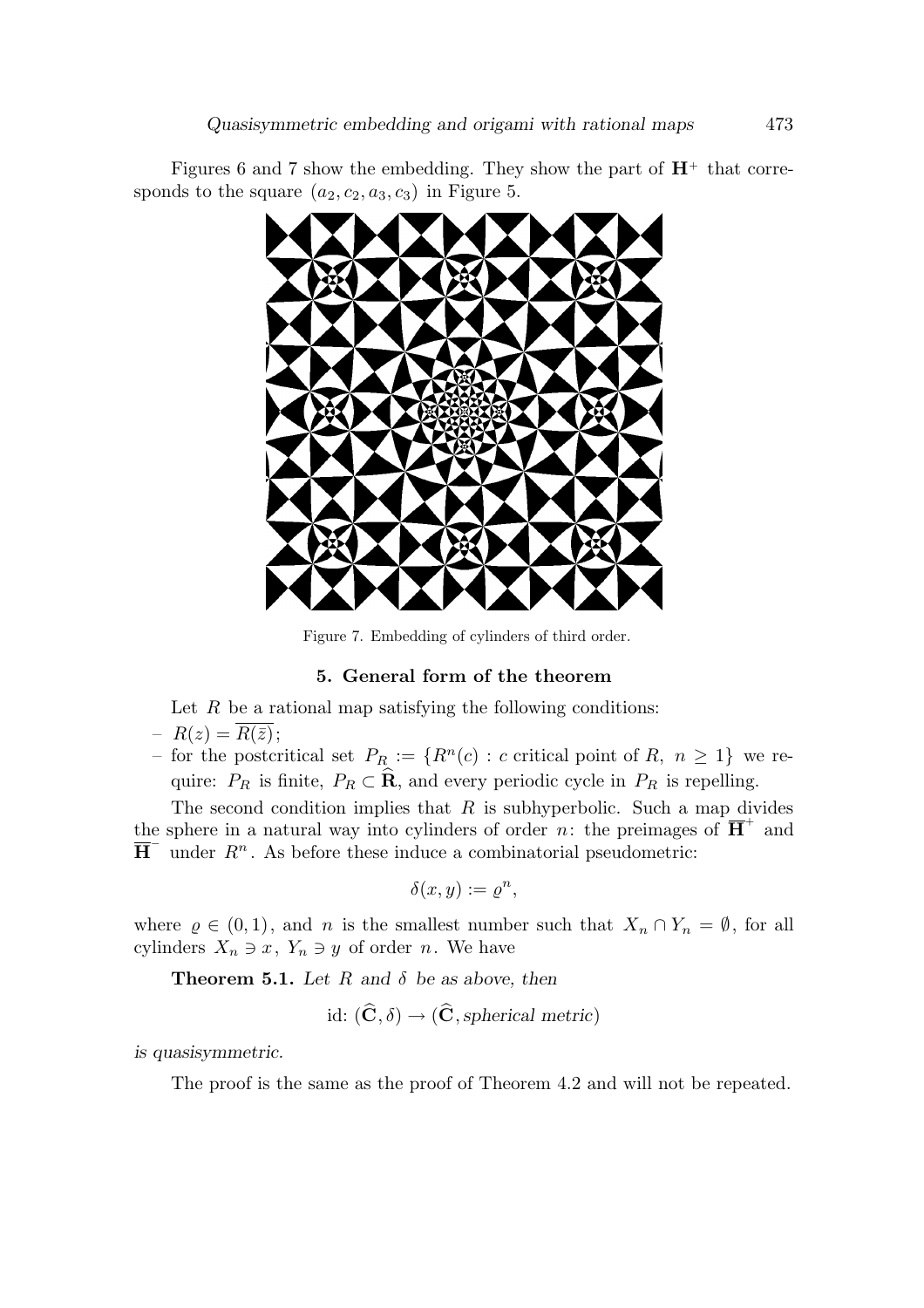

Figure 8.  $R_1$ .

#### 6. Origami with rational maps

In this section we give further examples of rational maps which represent a subdivision rule. In the case that such a subdivision rule describes a surface whose metric is quasisymmetrically comparable to the combinatorial pseudometric, Theorem 5.1 gives a quasisymmetric embedding. The construction is always the same as in Section 3: a generator consisting of triangles (in one case squares) symmetric on common sides is mapped to  $\overline{H}^+$  by a Riemann map, which is normalized by requiring that corners labeled by " $a \mapsto b$ " get mapped to a. The rational function is defined by mapping each of the "white" image triangles (or squares) to  $\overline{H}$ <sup>+</sup> and each of the "black" ones to  $\overline{H}^-$  by a Riemann map, which is normalized by requiring that corners labeled by " $\mapsto b$ " get mapped to b. As before the reflection principle ensures that the map is holomorphic in  $\overline{H}^+$ , and by  $R(z) = \overline{R(\bar{z})}$  we define  $R$  on the whole sphere, so  $R$  is a rational map.

The generator together with the data on how corners are to be mapped defines the map and so may be viewed as an alternative description of the map. In fact important properties such as critical points and poles, and their order can be immediately read off. Similarly to (3.3) and (3.4), we can express the rational maps in terms of the critical points and poles. Again one gets a system of equations for the critical points and poles. In the easier cases this can be solved by elementary means. In the more difficult cases we used Don Marshall's zipper as well as the Schwarz–Christoffel toolbox

# (http://www.math.udel.edu/˜driscoll/SC/)

by Tobin Driscoll and Nick Trefethen to get numerical values for the critical points. With a Newton method the precision can be increased arbitrarily. Often the coefficients of the rational maps turn out to be rational numbers. From this one often can guess the precise values of the critical points. One can confirm these guesses by showing that they satisfy the system of equations exactly; we used Mathematica for this.

Another nice way to visualize these maps is to actually cut the generator out of paper. The generators should be viewed as a sphere, the two sides representing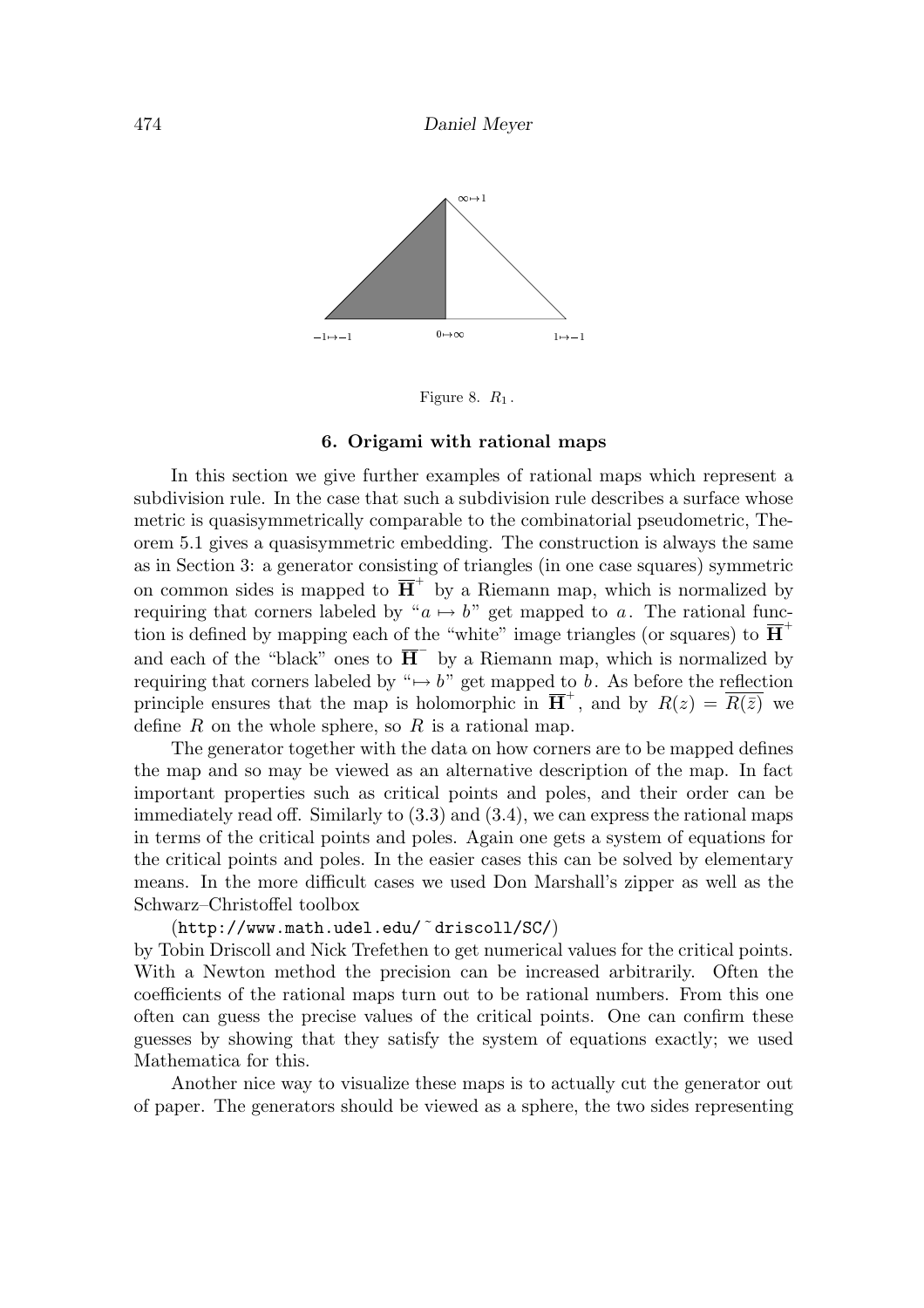

Figure 9.  $R_2$ .

 $H^+$  and  $H^-$ . One can then fold the generator such that white triangles land on the front, black ones on the back, resulting in a small triangle. This is again viewed as the sphere, the white side being interpreted as  $H^+$ , the black side as H<sup>−</sup> , thereby illustrating the covering behavior of the rational map.

Hopefully this explains our use of the word "origami".

6.1. Euclidean subdivisions. The first four examples have the property that their generator is similar to its pieces. Thus, when one cuts the generator out of paper and folds as suggested above, the resulting piece can be folded again. This represents the second iterate, another folding the third iterate, and so on.

The functions given by Figures 8, 9, 10, and 11 are

$$
R_1 = 1 - \frac{2}{z^2},
$$
  
\n
$$
R_2 = 1 - 2\frac{(z-1)(z+3)^3}{(z+1)(z-3)^3},
$$
  
\n
$$
R_3 = 1 + 8\frac{z(z^2-1)}{(z^2-2z-1)^2},
$$
  
\n
$$
R_4 = 1 - \frac{(3z+1)^3}{(9z-1)^2}.
$$

The function  $R_3$  is the only example considered here where the generator consists of squares, however the Riemann maps from which  $R_3$  is constructed are well-defined. Indeed, let Q be a square with vertices  $v_1, v_2, v_3, v_4$  and  $f: Q \to \mathbf{H}^+$ be a Riemann map normalized by  $f(v_1) = -1$ ,  $f(v_2) = 0$  and  $f(v_3) = 1$ . Then we have by symmetry  $f(v_4) = \infty$ .

To further illustrate these examples we need the notion of orbifolds, see [McM] and [Mil] for definitions and properties. The signature or ramification index of the orbifold of  $R_1$  is  $(2, 4, 4)$ , of  $R_2$  is  $(3, 3, 3)$ , of  $R_3$  is  $(2, 2, 2, 2)$ , and of  $R_4$  is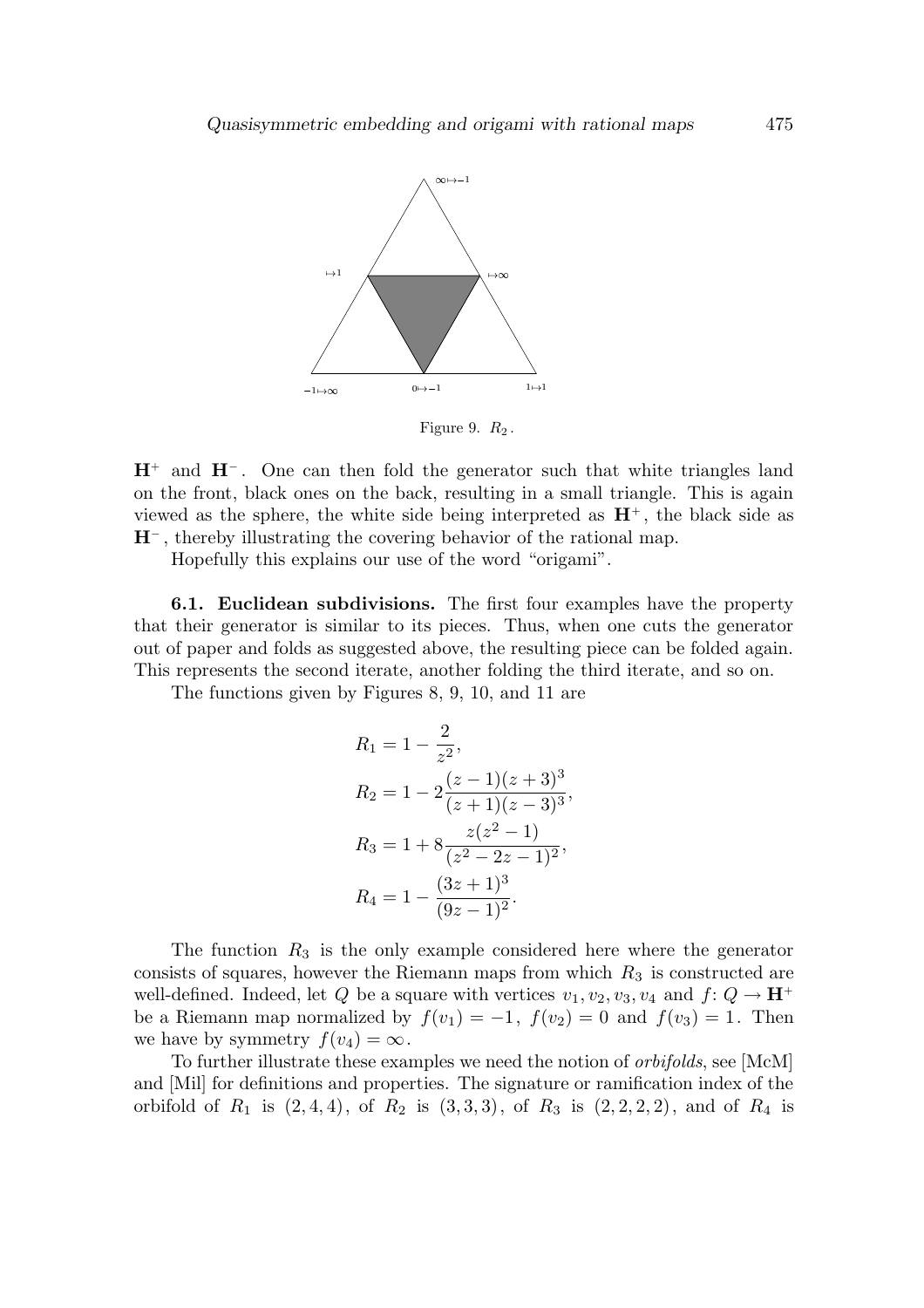

Figure 11.  $R_4$ .

 $(2, 3, 6)$ . All these orbifolds are *euclidean*, meaning that their universal orbifold covering maps have domain C. In fact the above signatures are the only ones that can occur for euclidean orbifolds over  $\hat{\mathbf{C}}$ , see [McM]. The mapping behavior of the universal orbifold covering maps  $f_j$  is indicated in Figure 12 (again white triangles map to  $\mathbf{H}^+$ , and black ones to  $\dot{\mathbf{H}}^-$ ), they are elliptic functions. We have

$$
f_1(\sqrt{2}e^{3\pi i/4}z) = R_1(f_1(z)),
$$
  
\n
$$
f_2(2z) = R_2(f_2(z)),
$$
  
\n
$$
f_3(2iz) = R_3(f_3(z)),
$$
  
\n
$$
f_4(\sqrt{3}e^{\pi i/6}z) = R_4(f_4(z)).
$$

So  $R_1$ ,  $R_2$ ,  $R_3$ , and  $R_4$  are all Lattès type functions.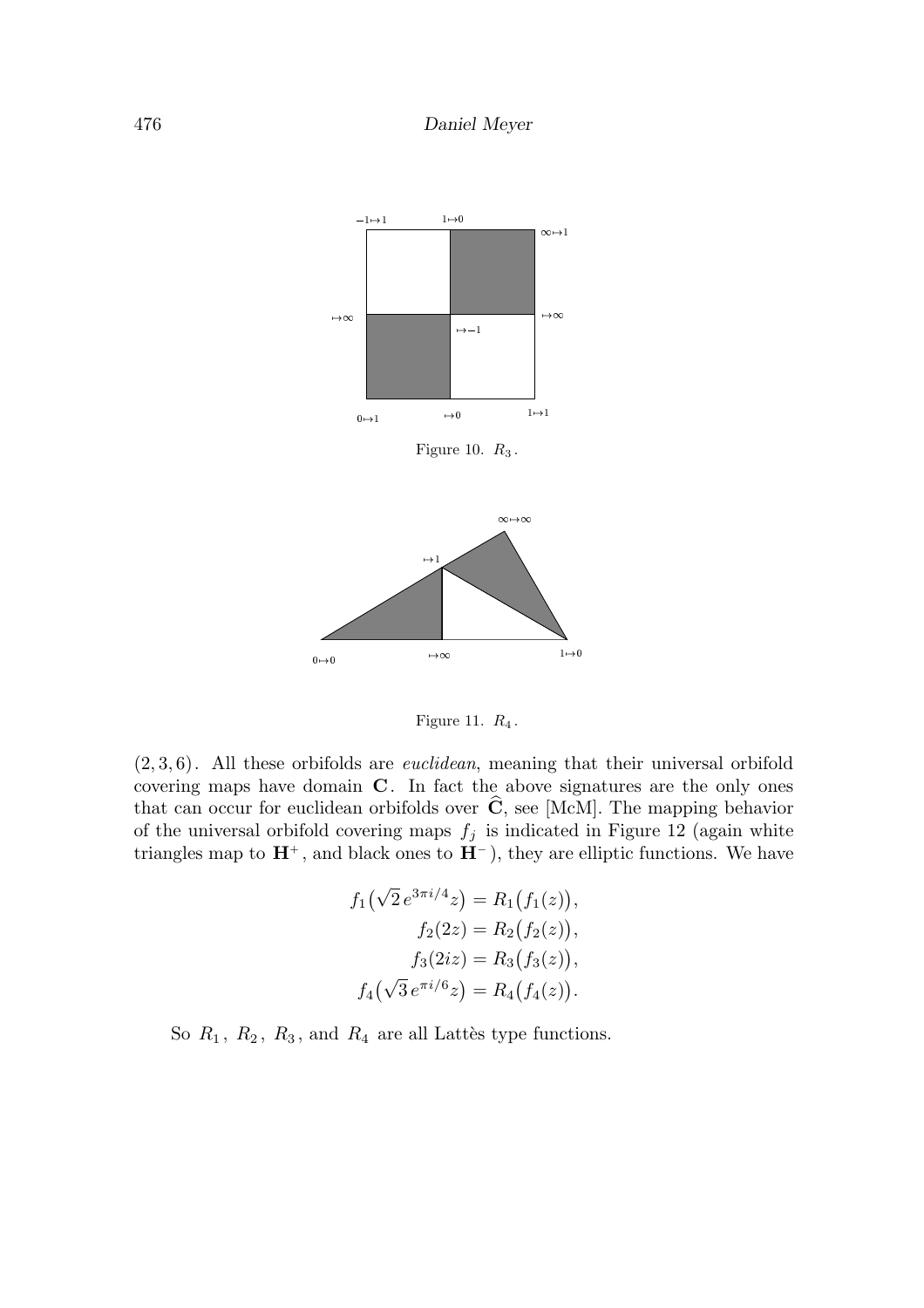

Figure 12. Universal orbifold coverings for  $R_1$ ,  $R_2$ ,  $R_3$ , and  $R_4$ .

6.2. The barycentric subdivision rule. Figure 13 shows the barycentric subdivision rule which is generated by

$$
R_5 = 1 - \frac{54(z^2 - 1)^2}{(z^2 + 3)^3}.
$$

This map was already found in [CFKP]. It is an example where Cannon's combinatorial Riemann mapping theorem cannot be used. Of course our Theorem 5.1 does not work as well, since all critical values are again critical points and hence all cycles in  $P_R$  are superattracting. In fact one can show that the diameter of the cylinders generated by this function fail to go to zero with their order.



6.3. Variants of the snowball. The next three examples embed variants of the snowball.

We start with an equilateral triangle which is divided into 4 equilateral triangles as in Figure 9. On the middle triangle put a tetrahedron, which produces the generator of a self similar surface consisting of 6 equilateral triangles. Cut the surface into 6 pieces along the symmetry axes. We restrict our attention to one such piece  $T_6$  (see Figure 14). Simultaneously cut each triangle into 6 as in the barycentric subdivision in Figure 13.  $T_6$  consists of 6 scaled (and possibly reflected) copies of itself. The generator of  $T_6$  consists of 6 triangles. One can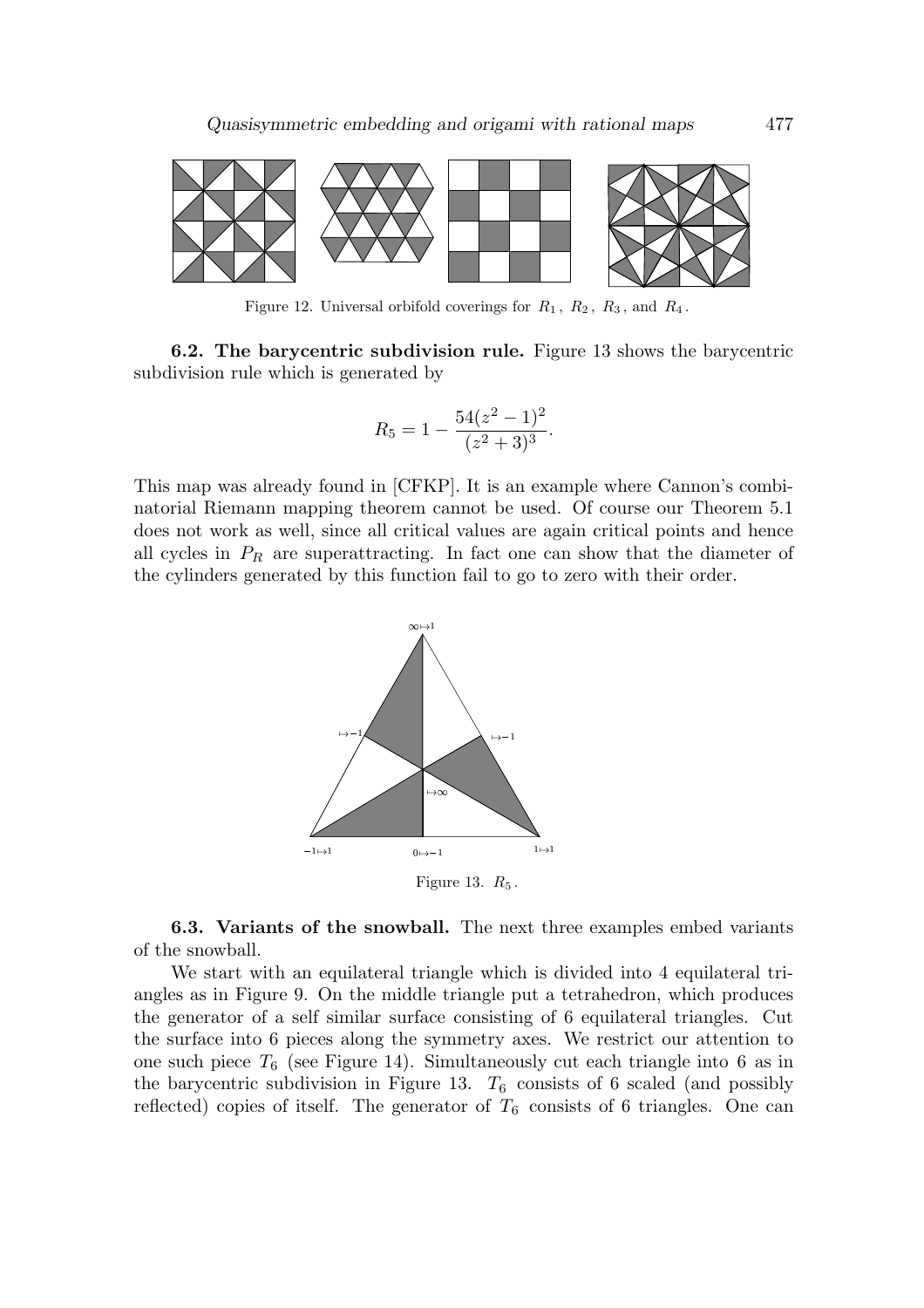

Figure 14. Generator of the tetrahedron-snowball.



Figure 15.  $R_6$ .

construct  $T_6$  by replacing in each step each of these triangles by a scaled (and possibly reflected) copy of the generator. The generator of  $T_6$  can be folded flat in the plane (see Figure 15). The corresponding function is given by

$$
R_6 = 2\left(\frac{3}{4}\right)^3 \frac{z^2 - 1}{z^2(z^2 - \frac{9}{8})^2} + 1.
$$



Figure 16. Embedding of cylinders of first and second order by  $R_6$ .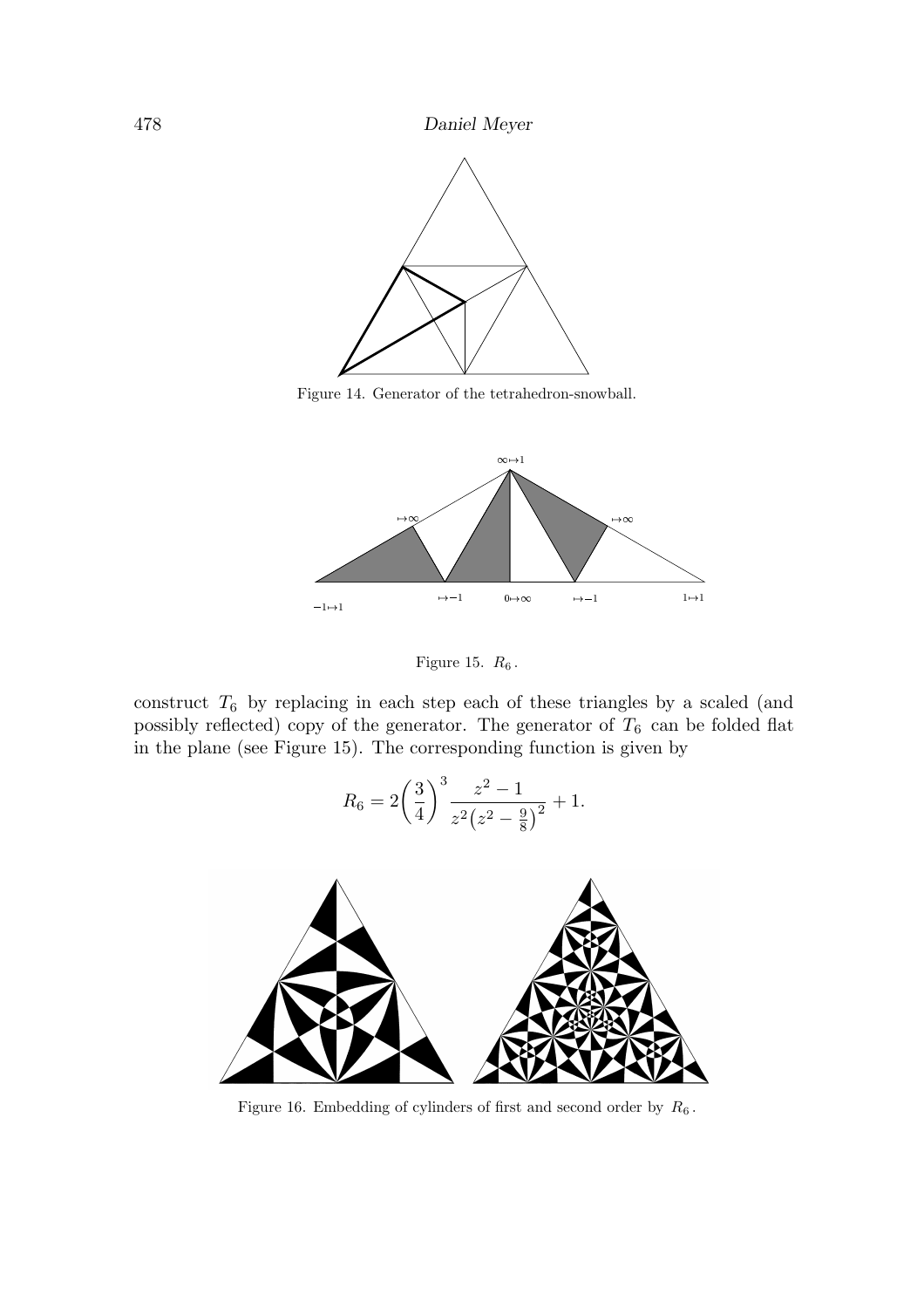Figure 16 shows how  $R_6$  embeds cylinders of first and second order.

Another selfsimilar surface is obtained when one puts an octahedron instead of a tetrahedron on the middle triangle. The rest of the construction is analogous to the last. Again the surface is cut into 6 pieces. Figure 17 shows the generator and how the corresponding rational map is constructed. Again the construction embeds the surface quasisymmetrically. The thick lines are lines along which the generator was folded when it was mapped into the plane. We have

$$
R_7 = \frac{z(z-1)^5(z+80)^4}{1000(z^3 - \frac{213}{8}z^2 - 132z - \frac{32}{5})^3}.
$$

A third example of this type is obtained by putting an icosahedron on the middle triangle. Again the generator and every face is subdivided into 6 pieces. As before the generator can be folded into the plane. See Figure 18 for the generator and the corresponding construction of the rational map. The thick lines are the ones along which the generator has been folded. We obtain

$$
R_8 = \frac{\lambda z (z-1)^6 (z^3 + a_2 z^2 + a_1 z + a_0)^5}{(z^7 + b_6 z^6 + b_5 z^5 + b_4 z^4 + b_3 z^3 + b_2 z^2 + b_1 z + b_0)^3},
$$

where

$$
\lambda = \frac{2}{5^2 \cdot 11^2},
$$
  
\n
$$
a_2 = \frac{3 \cdot 17 \cdot 1439}{2^4 \cdot 5},
$$
  
\n
$$
a_1 = -\frac{3 \cdot 5^4 \cdot 11 \cdot 17}{2^3},
$$
  
\n
$$
a_0 = -\frac{5^9 \cdot 11}{2^4},
$$
  
\n
$$
b_6 = -\frac{378223}{2^7 \cdot 5},
$$
  
\n
$$
b_5 = -\frac{3 \cdot 863 \cdot 24907}{2^6 \cdot 5^2},
$$
  
\n
$$
b_4 = -\frac{601 \cdot 1381 \cdot 689761}{2^7 \cdot 5^4},
$$
  
\n
$$
b_3 = \frac{5 \cdot 19 \cdot 103 \cdot 113 \cdot 1399}{2^5},
$$
  
\n
$$
b_2 = -\frac{3 \cdot 5^6 \cdot 19 \cdot 53 \cdot 3001}{2^7},
$$
  
\n
$$
b_1 = -\frac{5^{11} \cdot 3907}{2^6},
$$
  
\n
$$
b_0 = -\frac{5^{16}}{2^7 \cdot 11}.
$$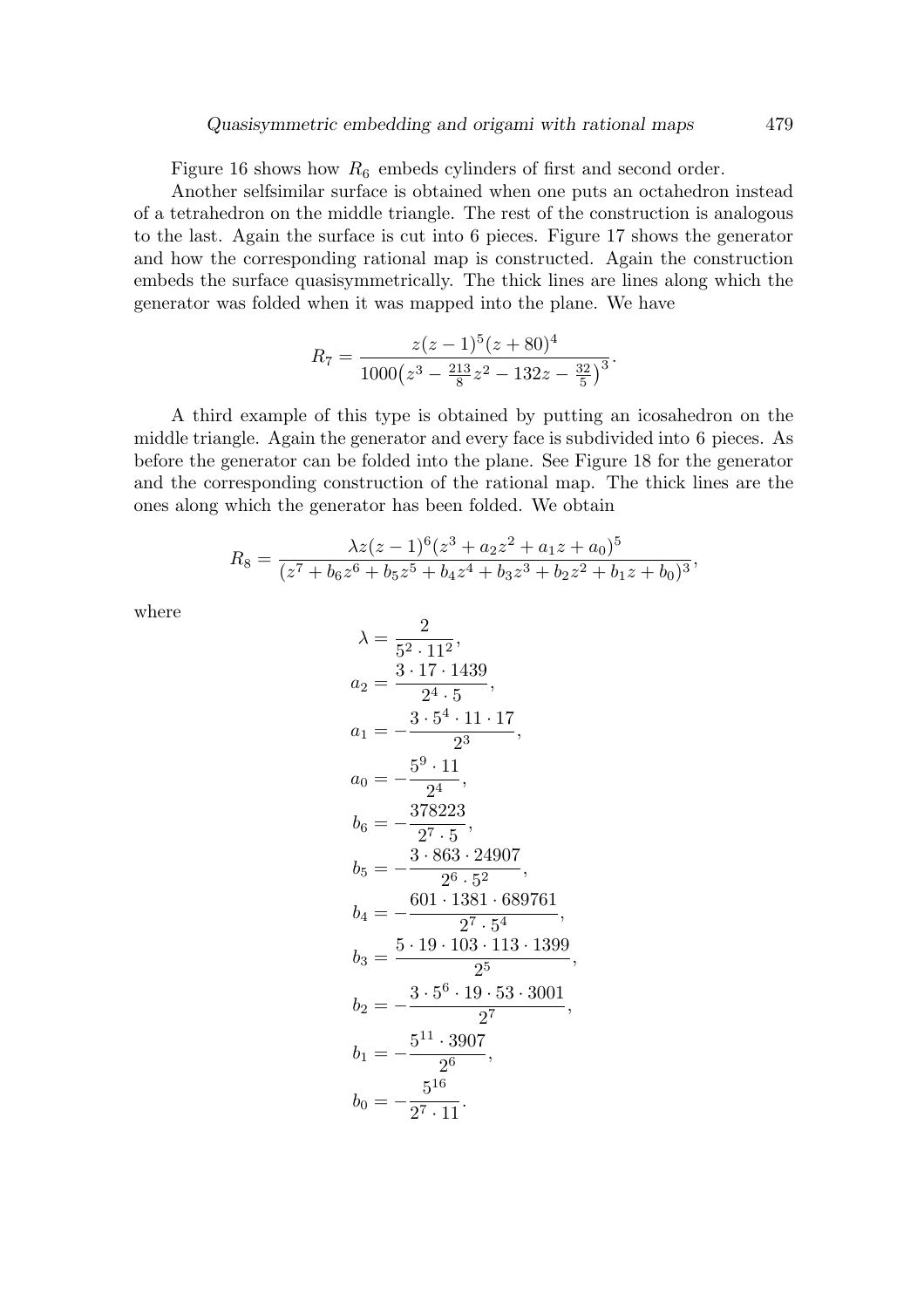

Figure 18.  $R_8$ .

While there is extremely strong numerical evidence that these are indeed the precise values, it turns out to be too difficult to rigorously check that. So the above values are to be understood as the conjectured precise values.

As for the snowball, it is easy to check that for the three previous examples the internal metric is comparable to the combinatorial pseudometric. Since all the conditions for Theorem 5.1 are satisfied this produces a quasisymmetric embedding.

6.4. The Xmas tree. The three preceding examples have the disadvantage that as surfaces in  $\mathbb{R}^3$  they have self-intersections. The next class of examples are surfaces embedded in  $\mathbb{R}^3$  (without self-intersections) whose Hausdorff dimension can be arbitrarily close to 3. The construction is similar to the snowball, again we have a generator built from small squares. In each iterative step each square gets replaced by a scaled copy of the generator.

The generator of the  $n-X$  as tree is given the following way. Start with a unit square. Divide the square into  $(4n+5)^2$  squares of sidelength  $s = 1/(4n+5)$ . On the middle square put a cube of sidelength  $s$  (an  $s$ -cube). On this put a layer of  $(4(n-1)+3)^2$  s-cubes, arranged in a square of sidelength  $s(4(n-1)+3)$ .

On top of this layer put an s-cube in the middle. On this put another layer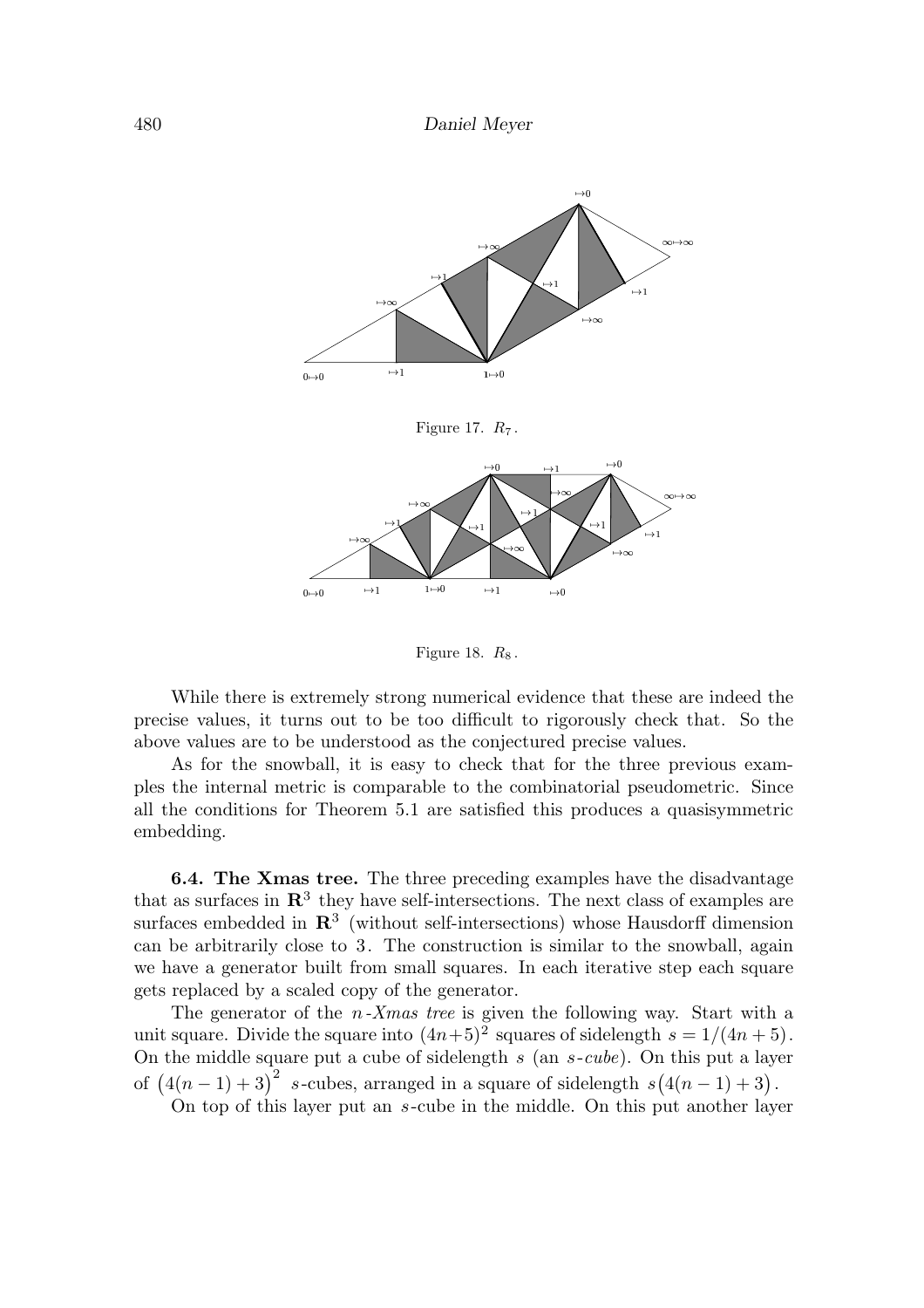

Figure 19. Generator of the 4-Xmas tree from the side and the top.

of  $(4(n-2)+3)^2$  s-cubes, arranged in a square of sidelength  $s(4(n-2)+3)$ , and so on. Figure 19 shows the generator of the 4-Xmas tree from the side and from above.

A short calculation shows that the generator of the n-Xmas tree is made from  $\#(\text{squares}) = \frac{1}{3}$  $\frac{1}{3}(32n^3+96n^2+136n+12)$  squares of sidelength  $s=1/(4n+5)$ (the exact number is not important, only that  $\#(\text{squares}) = O(n^3)$ ). We have the following facts.

- The generator can be placed inside a rectangular pyramid which is indicated in Figure 19. This ensures that the resulting surface is embedded in  $\mathbb{R}^3$ without self-intersections.
- This also implies that the Xmas tree satisfies the open set condition, so the Hausdorff dimension is (see [F, p. 118, Theorem 9.3])

$$
\frac{\log \#(\text{squares})}{\log(4n+5)} \to 3, \quad \text{as} \quad n \to \infty.
$$

To embed the Xmas tree quasisymmetrically on the plane (or rather on the sphere), use the same procedure as before: cut the generator into 4 pieces along the diagonals. Again consider only one such piece  $G$ . Simultaneously each square gets divided into 4 triangles. As before  $G$  can be folded in the plane, see Figure 20. From this we construct the rational map  $R_X$  that mirrors the selfsimilarity. It is not hard to check that on the Xmas tree the induced metric from  $\mathbb{R}^3$  is comparable to the internal metric, which is comparable to the combinatorial pseudometric. Theorem 5.1 again shows that  $R_X$  embeds our surface quasisymmetrically.

**6.5. The** *n*-gon subdivision rule. In [BS] the pentagonal subdivision rule is studied. It consists of replacing each pentagon in each step by 6 pentagons as in Figure 21. In [CFKP] it was shown that this subdivision can be represented by the rational map

.

(6.1) 
$$
R_{5-\text{gon}} = \frac{2z\left(z + \frac{9}{16}\right)^5}{27\left(z - \frac{3}{128}\right)^3(z - 1)^2}
$$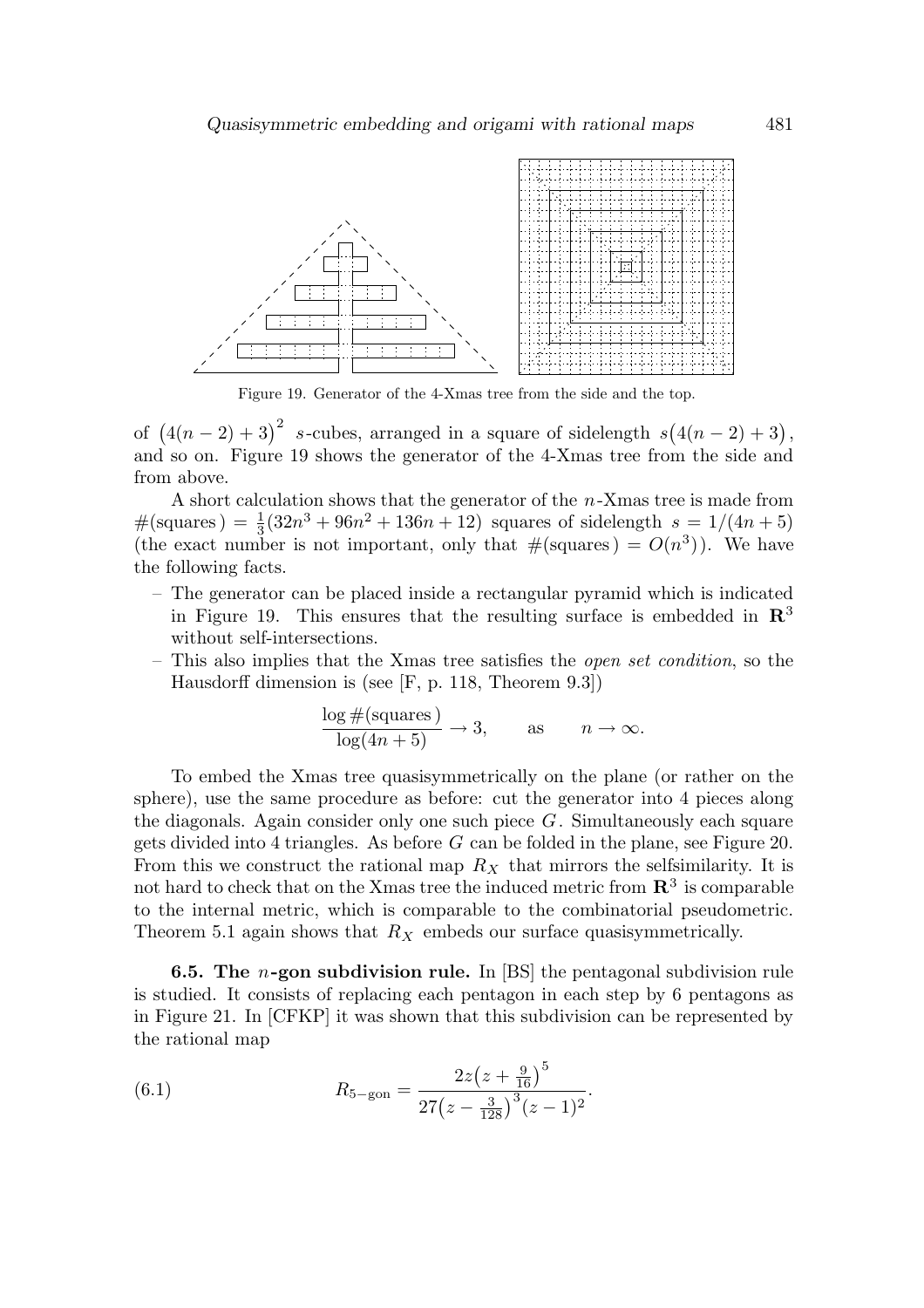

Figure 20. G for the 2-Xmas tree folded in the plane.



Figure 21. The pentagonal subdivision rule.

To do this, Figure 21 is cut along the diagonals into 10 pieces. Only one such piece is considered as a generator. Simultaneously the 6 pentagons are cut into 10 pieces as well.

The map in (6.1) may be explicitly constructed using the method of this section. The generator can be realized by triangles symmetric on common edges, as in Figure 22, which constructs the map.  $R_{5-\text{gon}}$  equips the subdivision with a conformal structure (see [C] and [CFP] for this). This may be seen by using Theorem 5.1.

An analogous construction can actually be done for any  $n$ -gon, where  $n \geq 5$ and odd. See Figure 23 for the 7-gon. The rational map in this case is

$$
R_{7-\text{gon}} = \lambda \frac{(z-1)z^2(z-b_1)^2(z-b_2)^3}{(z-c)^7} + 1,
$$

where  $\lambda = -0.00461795..., b_1 = -27.9055..., b_2 = 0.856734..., c = 1.60219....$ Again by Theorem 5.1 this map equips the subdivision with a conformal structure.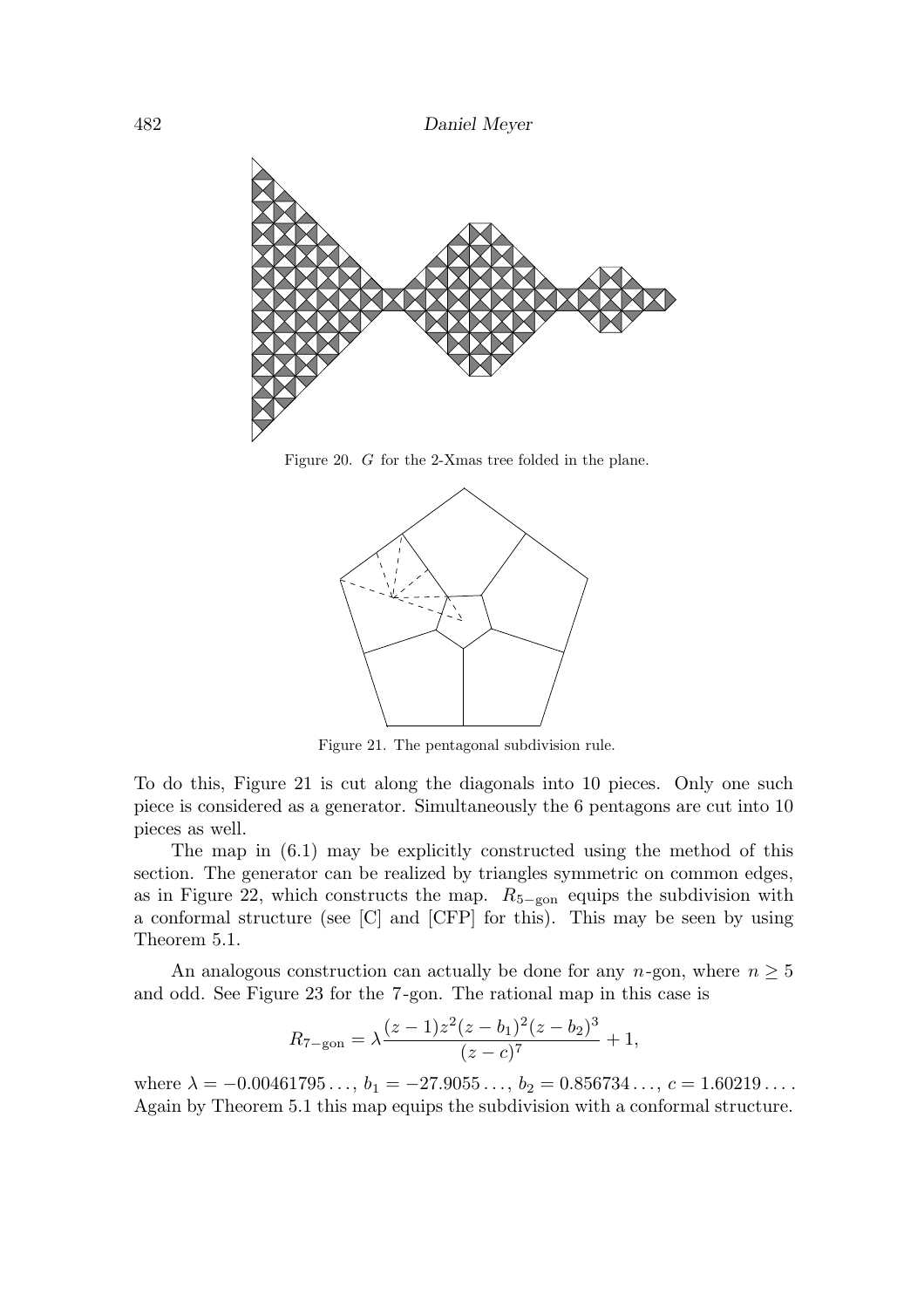

Figure 22. Construction of  $R_{5-\text{gon}}$ .



Figure 23. Construction of  $R_{7-\text{gon}}$ .

For *n* even and  $n \geq 4$  an analogous subdivision can be defined as well (see Figure 24). The corresponding rational map is

$$
R_{4-\text{gon}} = 1 - \frac{(z-1)^2(z+9)^3}{25(z^2 + \frac{27}{5})^2}.
$$

However, for *n* even the maps  $R_{n-gon}$  have critical values that are themselves critical points.

#### References

- [BK] Bonk, M., and B. Kleiner: Quasisymmetric parametrizations of two-dimensional metric spheres. - Invent. Math. (to appear).
- [BS] BOWERS, P.L., and K. STEPHENSON: A "regular" pentagonal tiling of the plane. Conform. Geom. Dyn. 1, 1997, 58–86 (electronic).
- [C] Cannon, J.W.: The combinatorial Riemann mapping theorem. Acta Math. 173, 1994, 155–234.
- [CFP] Cannon, J.W., W.J. Floyd, and R. Parry: Finite subdivision rules. Preprint on http://www.math.vt.edu/people/index.html.